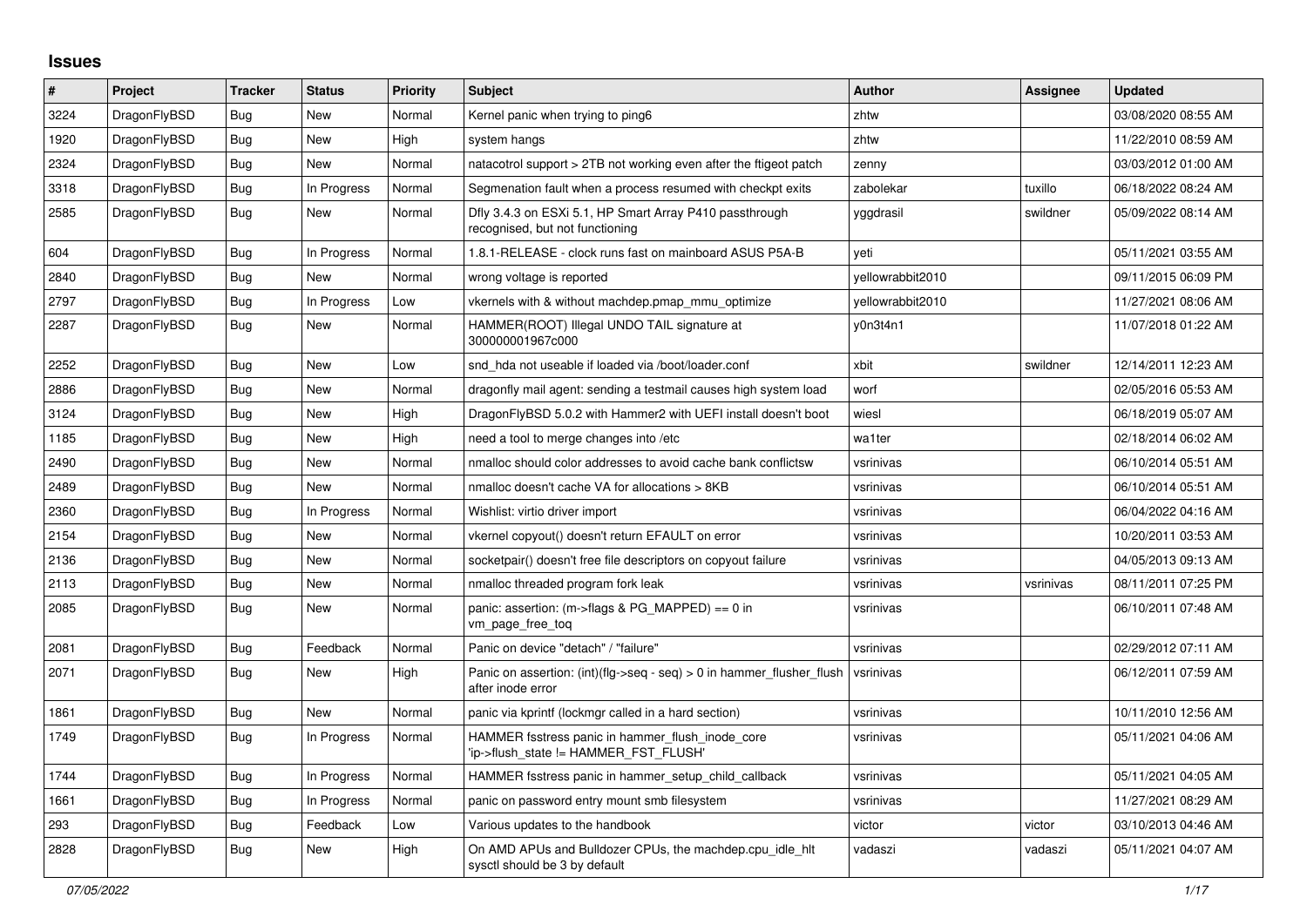| $\vert$ # | Project      | <b>Tracker</b> | <b>Status</b> | <b>Priority</b> | Subject                                                                                                   | <b>Author</b> | Assignee | <b>Updated</b>      |
|-----------|--------------|----------------|---------------|-----------------|-----------------------------------------------------------------------------------------------------------|---------------|----------|---------------------|
| 3314      | DragonFlyBSD | Bug            | New           | Normal          | Bring virtio_console(4) from FreeBSD                                                                      | tuxillo       | tuxillo  | 05/29/2022 08:24 AM |
| 3295      | DragonFlyBSD | Bug            | In Progress   | Normal          | Adapt devel/libvirt for nvmm                                                                              | tuxillo       | tuxillo  | 11/03/2021 04:56 PM |
| 3196      | DragonFlyBSD | <b>Bug</b>     | New           | Normal          | test issue after redmine upgrade (2)                                                                      | tuxillo       |          | 07/05/2019 04:33 AM |
| 3157      | DragonFlyBSD | <b>Bug</b>     | <b>New</b>    | Normal          | TP-Link UE300 not working in 5.2-RELEASE                                                                  | tuxillo       |          | 11/15/2018 02:08 PM |
| 2647      | DragonFlyBSD | Bug            | <b>New</b>    | Normal          | HAMMER panic on 3.6.0                                                                                     | tuxillo       |          | 05/11/2021 03:54 AM |
| 2641      | DragonFlyBSD | <b>Bug</b>     | New           | Normal          | Panic when loading natapci as module                                                                      | tuxillo       |          | 05/11/2021 03:54 AM |
| 2638      | DragonFlyBSD | Bug            | Feedback      | High            | Fix machdep.pmap_mmu_optimize                                                                             | tuxillo       |          | 05/11/2021 04:07 AM |
| 2636      | DragonFlyBSD | <b>Bug</b>     | Feedback      | Low             | Add -x flag to iostat (a la solaris)                                                                      | tuxillo       |          | 05/11/2021 04:07 AM |
| 2631      | DragonFlyBSD | <b>Bug</b>     | In Progress   | Low             | Verify library versioning current with full package build and switch it<br>on (after publishing packages) | tuxillo       |          | 05/11/2021 04:06 AM |
| 2630      | DragonFlyBSD | <b>Bug</b>     | New           | Normal          | Bring in latest iconv fixes from FreeBSD10 as well as csmapper<br>updates                                 | tuxillo       |          | 05/11/2021 03:54 AM |
| 2629      | DragonFlyBSD | Bug            | New           | Normal          | Replace gcc44 with llvm34, clang34, and libc++                                                            | tuxillo       |          | 06/02/2014 02:30 PM |
| 2556      | DragonFlyBSD | <b>Bug</b>     | Feedback      | Normal          | DragonFly v3.5.0.81.gd3479 - Process signal weirdness                                                     | tuxillo       |          | 12/17/2013 03:48 PM |
| 2498      | DragonFlyBSD | Bug            | New           | Normal          | DFBSD v3.2.2-RELEASE - LIST_FIRST(&bp->b_dep) == NULL"<br>failed in vfs_vmio_release                      | tuxillo       |          | 05/31/2022 04:09 PM |
| 2495      | DragonFlyBSD | Bug            | New           | High            | DFBSD v3.3.0.960.g553fe7 - ocnt != 0" failed in<br>prop_object_release                                    | tuxillo       |          | 05/31/2022 04:08 PM |
| 2358      | DragonFlyBSD | <b>Bug</b>     | In Progress   | Normal          | DFBSD v3.0.2.32.g928ca - panic: hammer: insufficient undo FIFO<br>space!                                  | tuxillo       | tuxillo  | 05/10/2021 02:50 AM |
| 2351      | DragonFlyBSD | <b>Bug</b>     | In Progress   | Normal          | DFBSD v3.1.0.579.g44ccf - Stuck during startup, random freezes                                            | tuxillo       |          | 04/24/2012 08:21 AM |
| 2345      | DragonFlyBSD | <b>Bug</b>     | In Progress   | Normal          | DFBSD v3.1.0.457.gd679f - NFS panic on diskless station                                                   | tuxillo       |          | 04/07/2012 05:22 PM |
| 2283      | DragonFlyBSD | Bug            | New           | Normal          | DFBSD DragonFly v2.13.0.957.g4f459 - pmap_release: page<br>should already be gone 0xc27120bc              | tuxillo       |          | 01/23/2012 03:03 AM |
| 2282      | DragonFlyBSD | Bug            | In Progress   | Normal          | gdb segfaults with certain corefiles                                                                      | tuxillo       |          | 01/18/2012 04:40 PM |
| 2224      | DragonFlyBSD | Bug            | <b>New</b>    | Normal          | v2.13.0.291.gaa7ec - Panic on fq while installing world                                                   | tuxillo       |          | 11/18/2011 01:40 AM |
| 2171      | DragonFlyBSD | Bug            | <b>New</b>    | Normal          | DFBSD v2.13.0.151.gdc8442 - panic: assertion "(*ptep &<br>$(PG$ MANAGED $ PG$ V)) == PG V"                | tuxillo       |          | 11/04/2011 05:06 PM |
| 2166      | DragonFlyBSD | Bug            | New           | Normal          | DFBSD v2.13.0.109.g05b9d - Strange lockups                                                                | tuxillo       |          | 10/29/2011 11:20 AM |
| 2129      | DragonFlyBSD | <b>Bug</b>     | New           | Normal          | DFBSD v2.11.0.661.gf9438 i386 - panic: lockmgr thrd_sleep                                                 | tuxillo       |          | 09/05/2011 09:49 AM |
| 2084      | DragonFlyBSD | Bug            | New           | Normal          | DFBSD v2.11.0.242.g4d317 - panic: zone: entry not free                                                    | tuxillo       |          | 07/03/2012 01:23 AM |
| 2078      | DragonFlyBSD | <b>Bug</b>     | New           | Normal          | DFBSD i386 v2.11.0.201.g3ed2f - Panic during installworld into a<br>vn0 device                            | tuxillo       |          | 05/19/2011 07:50 PM |
| 1959      | DragonFlyBSD | Bug            | New           | Normal          | DFBSD v2.9.1.422.gc98f2 - Panic during boot - IPv6 and PF                                                 | tuxillo       |          | 01/13/2011 03:37 AM |
| 1867      | DragonFlyBSD | <b>Bug</b>     | New           | Normal          | it(4) motherboard and fan problems                                                                        | tuxillo       |          | 07/08/2011 10:48 AM |
| 1819      | DragonFlyBSD | <b>Bug</b>     | In Progress   | Low             | truss - Major revamping task list                                                                         | tuxillo       | tuxillo  | 11/27/2021 08:45 AM |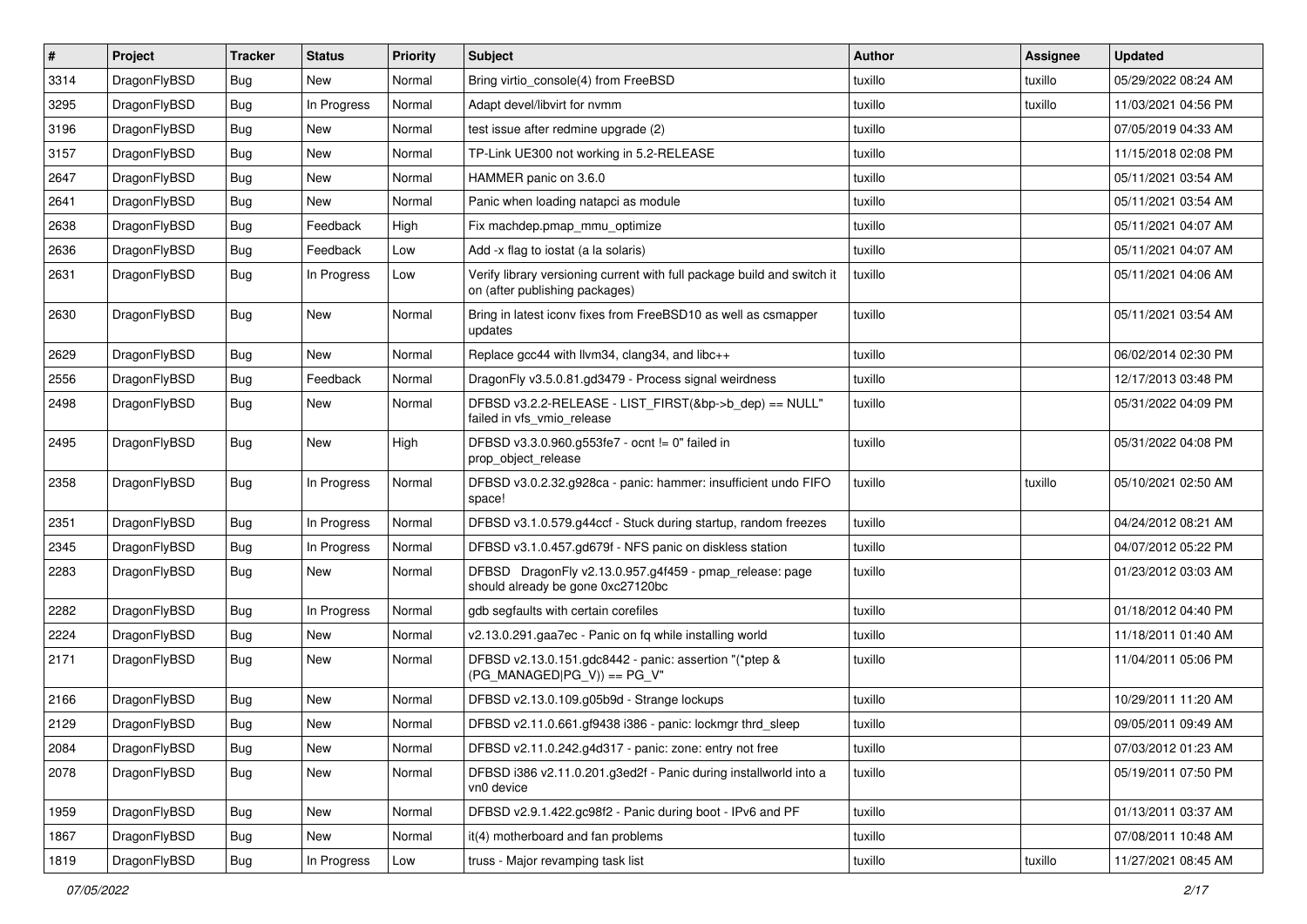| $\sharp$ | Project      | <b>Tracker</b> | <b>Status</b> | <b>Priority</b> | Subject                                                                                                  | Author            | Assignee | <b>Updated</b>      |
|----------|--------------|----------------|---------------|-----------------|----------------------------------------------------------------------------------------------------------|-------------------|----------|---------------------|
| 1332     | DragonFlyBSD | Bug            | Feedback      | Normal          | DFBSD 2.2 - Booting usbcdrom/usbsticks on thinkpad hangs on<br>"BTX Halted"                              | tuxillo           |          | 05/11/2021 04:00 AM |
| 2140     | DragonFlyBSD | Bug            | <b>New</b>    | High            | hammer io delallocate panic with 'duplicate entry' message                                               | ttw               |          | 10/07/2011 12:22 PM |
| 3231     | DragonFlyBSD | <b>Bug</b>     | New           | Normal          | wifi drops on 5.8                                                                                        | tse               |          | 04/06/2020 05:08 AM |
| 3225     | DragonFlyBSD | Bug            | <b>New</b>    | Normal          | nfsd freeze when using qemu                                                                              | tse               |          | 03/17/2020 11:52 AM |
| 3208     | DragonFlyBSD | <b>Bug</b>     | <b>New</b>    | Normal          | Crash related to nfsd                                                                                    | tse               |          | 06/11/2020 05:52 AM |
| 3199     | DragonFlyBSD | <b>Bug</b>     | <b>New</b>    | Normal          | PFS label not found panic                                                                                | tse               |          | 08/21/2019 03:51 AM |
| 3197     | DragonFlyBSD | <b>Bug</b>     | New           | Normal          | DragonFly upgrades                                                                                       | tse               |          | 04/18/2020 04:18 PM |
| 3170     | DragonFlyBSD | <b>Bug</b>     | New           | Normal          | repeatable nfsd crash                                                                                    | tse               |          | 06/11/2020 05:52 AM |
| 806      | DragonFlyBSD | <b>Bug</b>     | Feedback      | Normal          | boot error on MacBook                                                                                    | tralamazza        |          | 06/04/2022 05:28 AM |
| 3319     | DragonFlyBSD | <b>Bug</b>     | New           | Normal          | setproctitle() calls can change effect of later setproctitle() calls                                     | tonyc             |          | 06/29/2022 06:10 PM |
| 3252     | DragonFlyBSD | <b>Bug</b>     | New           | Normal          | tcsetattr/tcgetattr set errno incorrectly on non-TTY                                                     | tonyc             |          | 10/26/2020 09:34 PM |
| 1579     | DragonFlyBSD | <b>Bug</b>     | Feedback      | Normal          | dfly 2.4.1 does not like HP DL360G4p and Smart Array 6400 with<br>MSA20                                  | tomaz.borstnar    | tuxillo  | 06/02/2014 02:44 PM |
| 1282     | DragonFlyBSD | <b>Bug</b>     | Feedback      | Normal          | panic (trap 12) when booting SMP kernel on Atom 330 (dual core)                                          | tomaz.borstnar    |          | 05/11/2021 04:00 AM |
| 2473     | DragonFlyBSD | Bug            | <b>New</b>    | Normal          | Kernel crash when trying to up the wpi0 device (Dfly<br>v3.3.0.758.g47388-DEVELOPMENT)                   | tomaz             |          | 02/24/2014 08:50 AM |
| 2931     | DragonFlyBSD | <b>Bug</b>     | <b>New</b>    | Low             | 'gdb' of 'vkernel' unable to print backtrace                                                             | tofergus          |          | 07/26/2016 01:51 PM |
| 2930     | DragonFlyBSD | <b>Bug</b>     | New           | High            | 'objcache' causes panic during 'nfs_readdir'                                                             | tofergus          |          | 07/26/2016 01:09 PM |
| 2812     | DragonFlyBSD | <b>Bug</b>     | <b>New</b>    | Normal          | Panic on Intel DE3815TYKHE                                                                               | tmorp             |          | 05/14/2015 03:14 PM |
| 3316     | DragonFlyBSD | <b>Bug</b>     | New           | Normal          | hammer2_dirent_create() allows creating >1 dirents with the same<br>name                                 | tkusumi           |          | 06/05/2022 12:35 PM |
| 3269     | DragonFlyBSD | <b>Bug</b>     | In Progress   | Normal          | Is double-buffer'd buf still required by HAMMER2 ?                                                       | tkusumi           |          | 05/12/2021 04:09 PM |
| 3266     | DragonFlyBSD | Bug            | New           | High            | Filesystems broken due to "KKASSERT(count &<br>TOK_COUNTMASK);"                                          | tkusumi           |          | 03/15/2021 01:21 PM |
| 3249     | DragonFlyBSD | <b>Bug</b>     | <b>New</b>    | Normal          | HAMMER2 fsync(2) not working properly                                                                    | tkusumi           |          | 09/21/2020 07:07 AM |
| 3246     | DragonFlyBSD | Bug            | New           | Normal          | HAMMER2 unable to handle ENOSPC properly                                                                 | tkusumi           |          | 09/04/2020 11:11 AM |
| 3184     | DragonFlyBSD | <b>Bug</b>     | <b>New</b>    | Normal          | tsleep(9) return value when PCATCH specified                                                             | tkusumi           |          | 04/03/2019 06:49 AM |
| 2857     | DragonFlyBSD | <b>Bug</b>     | <b>New</b>    | Normal          | hammer stalls via bitcoin-qt                                                                             | tkusumi           |          | 11/30/2015 06:52 AM |
| 2459     | DragonFlyBSD | <b>Bug</b>     | Feedback      | Normal          | apic problems with HP Probook 4510s                                                                      | thowe             |          | 11/27/2021 08:22 AM |
| 2609     | DragonFlyBSD | Bug            | New           | Normal          | master: panic: assertion<br>"LWKT_TOKEN_HELD_ANY(vm_object_token(object))" failed in<br>swp_pager_lookup | thomas.nikolaisen |          | 11/28/2013 11:36 AM |
| 2436     | DragonFlyBSD | <b>Bug</b>     | New           | Normal          | panic: assertion "lp->lwp_qcpu == dd->cpuid" failed in<br>dfly_acquire_curproc                           | thomas.nikolajsen |          | 01/23/2013 11:07 AM |
| 2296     | DragonFlyBSD | Bug            | In Progress   | High            | panic: assertion "m->wire_count > 0" failed                                                              | thomas.nikolajsen |          | 08/30/2012 06:09 AM |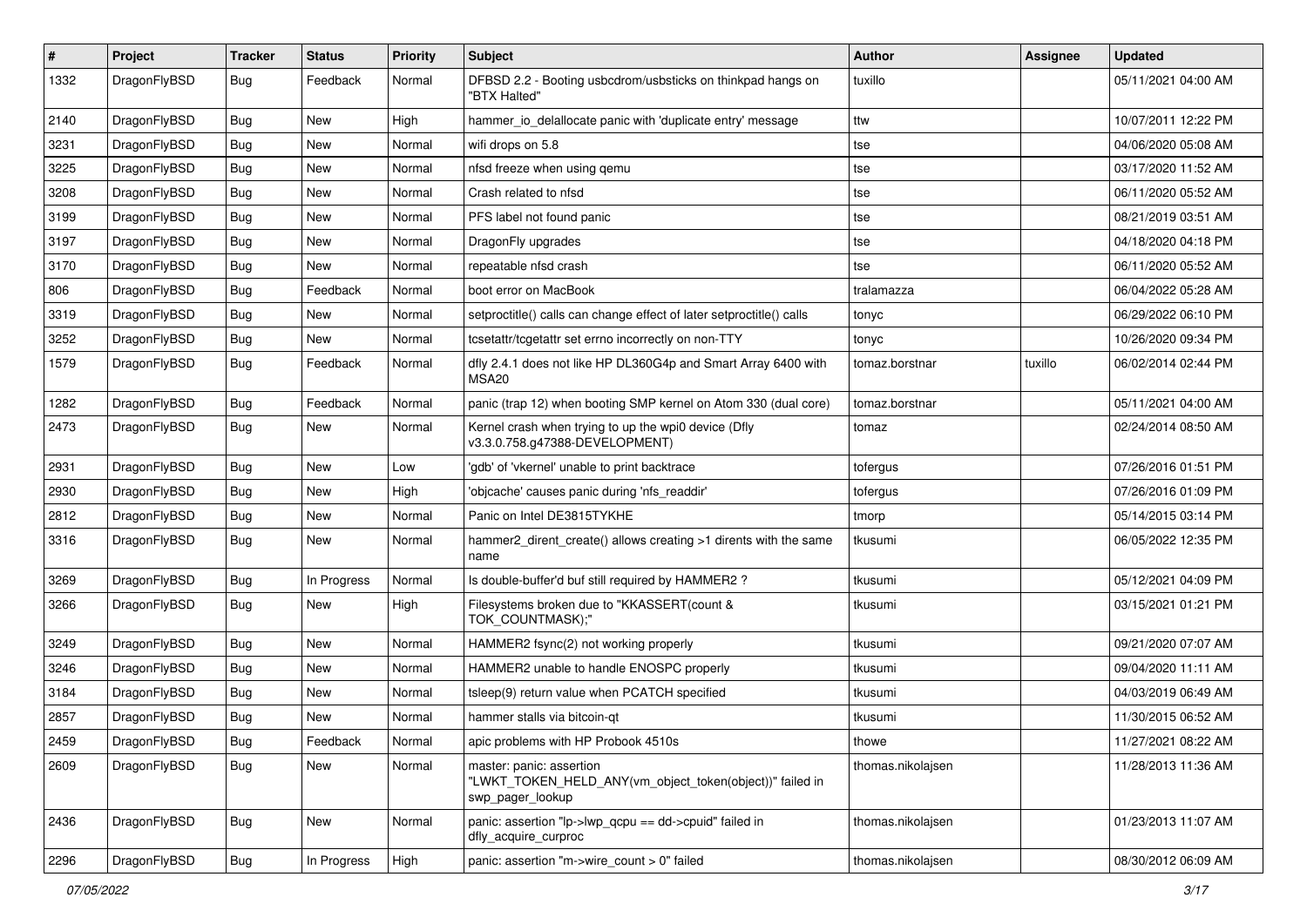| $\vert$ # | <b>Project</b> | <b>Tracker</b> | <b>Status</b> | <b>Priority</b> | <b>Subject</b>                                                                      | <b>Author</b>     | <b>Assignee</b> | <b>Updated</b>      |
|-----------|----------------|----------------|---------------|-----------------|-------------------------------------------------------------------------------------|-------------------|-----------------|---------------------|
| 1984      | DragonFlyBSD   | Bug            | New           | Normal          | hammer mount fails after crash - HAMMER: FIFO record bad head<br>signature          | thomas.nikolajsen |                 | 03/08/2011 06:57 PM |
| 285       | DragonFlyBSD   | <b>Bug</b>     | Feedback      | Low             | interrupt latency with re without ip address configured                             | thomas.nikolajsen |                 | 02/20/2014 10:30 AM |
| 1127      | DragonFlyBSD   | <b>Bug</b>     | Feedback      | Low             | cdrom drive not detected                                                            | tgr               | corecode        | 01/15/2015 08:55 AM |
| 3113      | DragonFlyBSD   | <b>Bug</b>     | In Progress   | Urgent          | Booting vKernel fails due being out of swap space                                   | tcullen           |                 | 05/11/2021 04:14 AM |
| 3036      | DragonFlyBSD   | <b>Bug</b>     | <b>New</b>    | Normal          | panic in icmp_redirect_start() ASSERT_IN_NETISR(0)                                  | tautolog          |                 | 05/11/2017 07:27 PM |
| 3217      | DragonFlyBSD   | <b>Bug</b>     | <b>New</b>    | Normal          | rescue tools: make install fails if rescue folder doesn't exist                     | : dfbsd           |                 | 11/27/2019 08:16 PM |
| 3205      | DragonFlyBSD   | <b>Bug</b>     | Feedback      | High            | Go compiler net test failing                                                        | t dfbsd           | tuxillo         | 05/10/2021 02:45 AM |
| 2915      | DragonFlyBSD   | <b>Bug</b>     | <b>New</b>    | High            | Hammer mirror-copy problem                                                          | : dfbsd           |                 | 08/25/2016 05:28 AM |
| 2509      | DragonFlyBSD   | <b>Bug</b>     | <b>New</b>    | Normal          | Redefinition of DIRBLKSIZ in restore(8)                                             | swildner          |                 | 06/04/2022 04:40 AM |
| 1913      | DragonFlyBSD   | <b>Bug</b>     | <b>New</b>    | Normal          | panic: assertion: ip->flush_state != HAMMER_FST_FLUSH in<br>hammer flush inode core | swildner          |                 | 11/20/2010 05:27 PM |
| 1907      | DragonFlyBSD   | <b>Bug</b>     | <b>New</b>    | Normal          | Hammer crash in hammer_flusher_flush()                                              | swildner          |                 | 11/11/2010 05:07 AM |
| 243       | DragonFlyBSD   | Bug            | Feedback      | Normal          | weird behavior in the shell                                                         | swildner          |                 | 05/31/2022 02:51 PM |
| 2082      | DragonFlyBSD   | Bug            | <b>New</b>    | Normal          | dfbsd 2.10.1 amd64 - mc port build error with 'bmake bin-install'                   | sun-doctor        |                 | 05/25/2011 07:18 PM |
| 2020      | DragonFlyBSD   | Bug            | <b>New</b>    | Low             | Port brcm80211 driver from Linux to DragonFly BSD                                   | studer            |                 | 03/05/2011 10:54 PM |
| 2055      | DragonFlyBSD   | <b>Bug</b>     | <b>New</b>    | Normal          | $ssh + IPV6 + bridge \Rightarrow connection freezes$                                | steve             |                 | 04/24/2011 07:13 PM |
| 2004      | DragonFlyBSD   | <b>Bug</b>     | New           | Normal          | LWKT_WAIT_IPIQ panic                                                                | steve             |                 | 03/08/2011 05:46 PM |
| 3129      | DragonFlyBSD   | <b>Bug</b>     | <b>New</b>    | High            | Kernel panic with 5.2.0 on A2SDi-4C-HLN4F                                           | stateless         |                 | 04/24/2018 12:50 AM |
| 2587      | DragonFlyBSD   | <b>Bug</b>     | <b>New</b>    | Normal          | SATA DVD writer not detected by DragonFly                                           | srussell          |                 | 09/04/2020 08:55 AM |
| 2586      | DragonFlyBSD   | <b>Bug</b>     | <b>New</b>    | Normal          | pf: "modulate" state seems problematic                                              | srussell          |                 | 09/25/2013 07:36 PM |
| 2077      | DragonFlyBSD   | Bug            | New           | Normal          | USB devices conflicting                                                             | srussell          |                 | 05/17/2011 05:12 PM |
| 2936      | DragonFlyBSD   | Bug            | <b>New</b>    | Normal          | loader.efi crashes while loading kernel                                             | spaceille         |                 | 08/20/2016 06:17 AM |
| 1964      | DragonFlyBSD   | <b>Bug</b>     | New           | Normal          | iwn (panic assertion : wlan assert serialized)                                      | sjmm.ptr          | josepht         | 02/01/2011 12:57 PM |
| 2141      | DragonFlyBSD   | <b>Bug</b>     | <b>New</b>    | Urgent          | loader and/or documentation broken                                                  | sjg               |                 | 01/20/2012 10:51 AM |
| 2061      | DragonFlyBSD   | <b>Bug</b>     | New           | Normal          | USB keyboard boot panic                                                             | sjg               |                 | 05/04/2012 12:20 AM |
| 1786      | DragonFlyBSD   | <b>Bug</b>     | New           | Normal          | Calling NULL function pointer initiates panic loop                                  | sjg               |                 | 10/11/2010 05:28 PM |
| 1302      | DragonFlyBSD   | <b>Bug</b>     | In Progress   | Normal          | Checkpoint regression?                                                              | sjg               | sjg             | 07/10/2013 05:22 PM |
| 2891      | DragonFlyBSD   | Bug            | New           | Normal          | Kernel panic in IEEE802.11 related code                                             | shamaz            |                 | 05/29/2016 05:49 PM |
| 2863      | DragonFlyBSD   | Bug            | New           | Normal          | HAMMER synch tid is zero                                                            | shamaz            |                 | 12/12/2015 11:24 PM |
| 2820      | DragonFlyBSD   | Bug            | New           | Normal          | TP-Link USB Wi-Fi adapter cannot be reattached to the system                        | shamaz            |                 | 05/22/2015 09:45 PM |
| 1961      | DragonFlyBSD   | Bug            | New           | Normal          | Can't create dump from DDB                                                          | shamaz            |                 | 01/29/2011 09:02 PM |
| 1935      | DragonFlyBSD   | Bug            | <b>New</b>    | Normal          | mouse does not work after switching between x and console                           | shamaz            |                 | 12/13/2010 10:06 AM |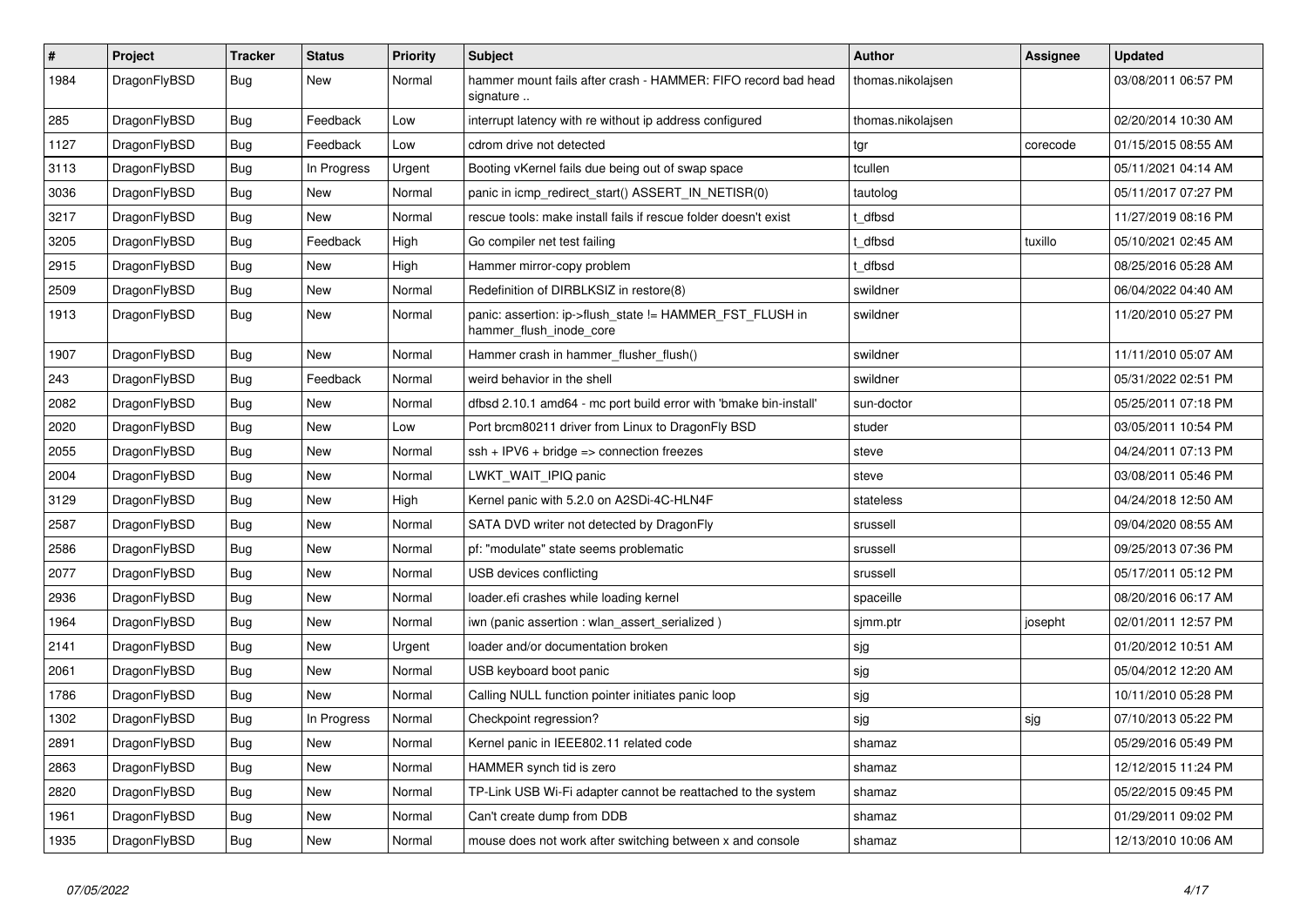| $\vert$ # | Project      | <b>Tracker</b> | <b>Status</b> | <b>Priority</b> | <b>Subject</b>                                                                                  | <b>Author</b> | Assignee | <b>Updated</b>      |
|-----------|--------------|----------------|---------------|-----------------|-------------------------------------------------------------------------------------------------|---------------|----------|---------------------|
| 1884      | DragonFlyBSD | <b>Bug</b>     | <b>New</b>    | Normal          | System completely freezes while listening music (devbuf: malloc<br>limit exceeded)              | shamaz        |          | 01/24/2011 05:00 PM |
| 2124      | DragonFlyBSD | <b>Bug</b>     | <b>New</b>    | Normal          | getty repeating too quickly on port /dev/ttyv0                                                  | sgeorge.ml    |          | 09/01/2011 04:28 AM |
| 2396      | DragonFlyBSD | <b>Bug</b>     | Feedback      | High            | Latest 3.1 development version core dumps while destroying master<br><b>PFS</b>                 | sgeorge       |          | 01/23/2013 04:10 PM |
| 2347      | DragonFlyBSD | Bug            | Feedback      | High            | Hammer PFSes destroy does not give back full space allocated to<br><b>PFS</b>                   | sgeorge       |          | 07/19/2012 01:11 AM |
| 2924      | DragonFlyBSD | <b>Bug</b>     | New           | Normal          | cat -v fails to tag characters in extended table with M- prefix with<br>some locales            | sevan         |          | 07/11/2016 07:18 AM |
| 2100      | DragonFlyBSD | Bug            | Feedback      | Normal          | devfs related panic                                                                             | sepherosa     | alexh    | 07/10/2011 02:29 PM |
| 2042      | DragonFlyBSD | <b>Bug</b>     | <b>New</b>    | Normal          | kernel panic, when run boot0cfg                                                                 | sepherosa     |          | 05/31/2022 03:01 PM |
| 1944      | DragonFlyBSD | <b>Bug</b>     | <b>New</b>    | Normal          | panic: backing object 0xdea7b258 was somehow re-referenced<br>during collapse!                  | sepherosa     |          | 12/27/2010 02:06 AM |
| 2123      | DragonFlyBSD | <b>Bug</b>     | New           | Normal          | hammer is losing files                                                                          | schmir        |          | 08/30/2011 07:56 PM |
| 3047      | DragonFlyBSD | Bug            | New           | Normal          | <b>HAMMER critical write error</b>                                                              | samuel        |          | 06/19/2019 09:50 AM |
| 2549      | DragonFlyBSD | Bug            | In Progress   | Normal          | netgraph7: Kernel page fault.                                                                   | russiane39    | nant     | 05/10/2013 11:20 PM |
| 2316      | DragonFlyBSD | Bug            | New           | Normal          | Ungraceful invalid password handling for adding a new user in the<br>installer                  | rune          |          | 04/27/2012 11:23 PM |
| 2423      | DragonFlyBSD | <b>Bug</b>     | <b>New</b>    | Urgent          | After multiple panics/locks, hitting KKASSERT in<br>hammer init cursor                          | rumcic        |          | 09/18/2012 02:28 AM |
| 2080      | DragonFlyBSD | <b>Bug</b>     | <b>New</b>    | Normal          | panic: lockmgr thrd_sleep: called from interrupt, ipi, or hard code<br>section                  | rumcic        |          | 05/30/2011 05:06 PM |
| 2072      | DragonFlyBSD | Bug            | <b>New</b>    | Normal          | Fatal trap 12: stopped at lwkt send ipig3                                                       | rumcic        |          | 05/17/2011 04:12 AM |
| 1975      | DragonFlyBSD | Bug            | New           | Normal          | Applications seg fault in select() and poll()                                                   | rumcic        |          | 05/31/2022 02:58 PM |
| 1874      | DragonFlyBSD | Bug            | New           | Normal          | mpd listening on all IPs, accepting only on one                                                 | rumcic        |          | 05/08/2011 01:01 PM |
| 1873      | DragonFlyBSD | Bug            | New           | Normal          | Panic upon usb mouse detach and reattaching                                                     | rumcic        |          | 02/01/2011 09:53 AM |
| 1580      | DragonFlyBSD | <b>Bug</b>     | Feedback      | Normal          | Panic (Fatal trap 12: page fault while in kernel mode) while playing<br>with pf and netif names | rumcic        |          | 12/21/2018 01:21 AM |
| 1489      | DragonFlyBSD | <b>Bug</b>     | Feedback      | Normal          | panic: ufs dirbad: bad dir                                                                      | rumcic        |          | 03/10/2013 04:34 AM |
| 1250      | DragonFlyBSD | Bug            | Feedback      | Normal          | Panic upon plugging an USB flash drive into the machine                                         | rumcic        |          | 03/10/2013 05:17 AM |
| 1249      | DragonFlyBSD | <b>Bug</b>     | Feedback      | Normal          | panic: ffs_vfree: freeing free inode                                                            | rumcic        |          | 03/10/2013 05:13 AM |
| 1218      | DragonFlyBSD | Bug            | In Progress   | Normal          | panic: assertion: $error == 0$ in hammer_start_transaction                                      | rumcic        |          | 05/11/2021 04:00 AM |
| 998       | DragonFlyBSD | <b>Bug</b>     | In Progress   | Normal          | Unconfiguring a vn while it is mounted                                                          | rumcic        | tuxillo  | 05/11/2021 04:00 AM |
| 2887      | DragonFlyBSD | <b>Bug</b>     | New           | Low             | Missing extattr namespace to string and<br>extattr string to namespace functions                | rubenk        |          | 02/06/2016 05:09 AM |
| 3141      | DragonFlyBSD | Bug            | <b>New</b>    | Normal          | dhclient blocks boot process                                                                    | rowo          |          | 12/16/2018 11:01 AM |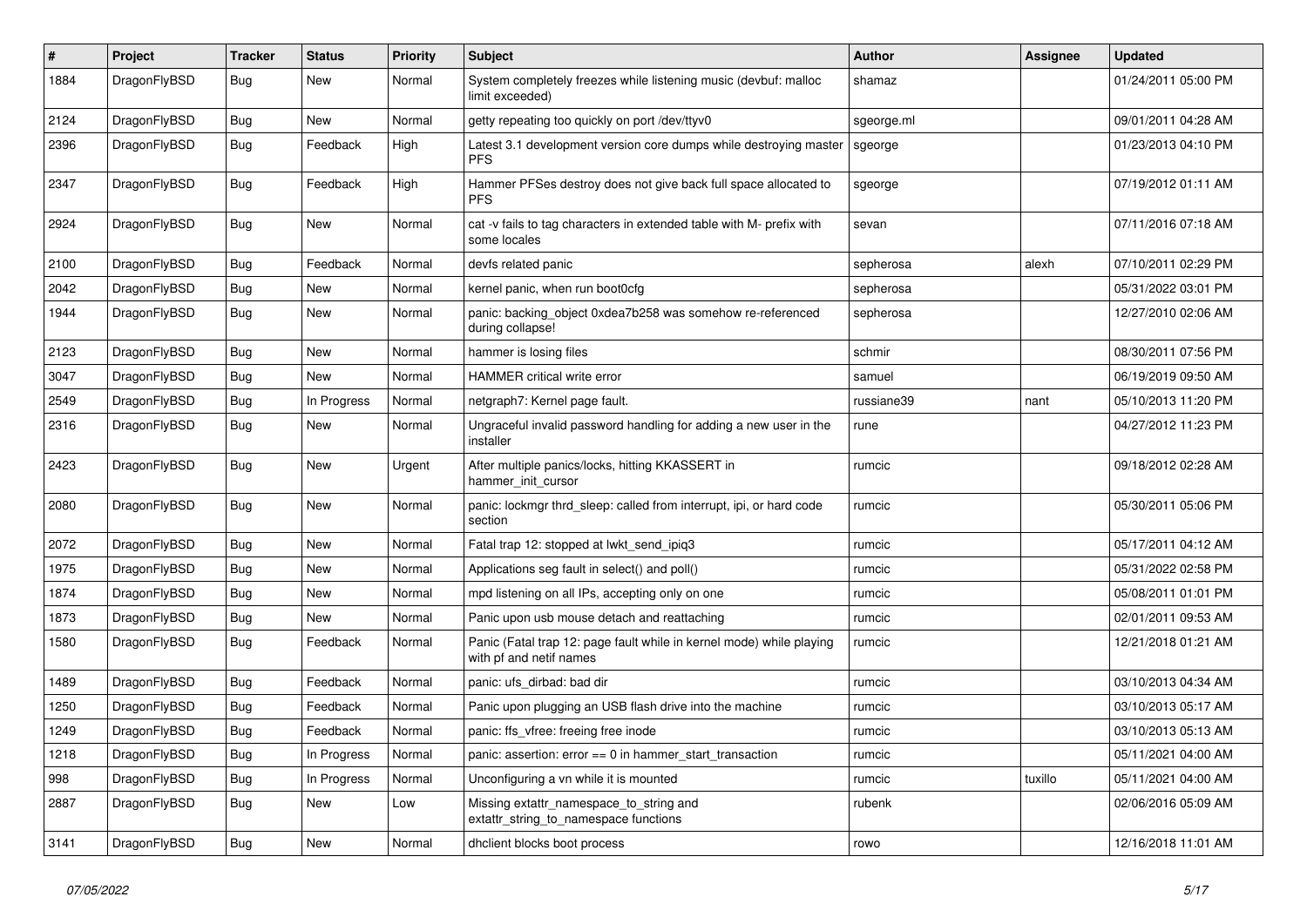| $\sharp$ | Project      | <b>Tracker</b> | <b>Status</b> | <b>Priority</b> | Subject                                                                                                                                                                                           | <b>Author</b> | Assignee | <b>Updated</b>      |
|----------|--------------|----------------|---------------|-----------------|---------------------------------------------------------------------------------------------------------------------------------------------------------------------------------------------------|---------------|----------|---------------------|
| 2738     | DragonFlyBSD | Bug            | <b>New</b>    | Normal          | Hammer: Strange behavior when trying to recover old version of<br>moved file                                                                                                                      | roland        |          | 11/20/2014 08:02 AM |
| 2626     | DragonFlyBSD | Bug            | <b>New</b>    | Normal          | iwn driver drops with error: "firmware error 'iwn intr: fatal firmware<br>error""                                                                                                                 | rodyaj        |          | 01/09/2014 05:50 AM |
| 600      | DragonFlyBSD | Bug            | <b>New</b>    | Low             | /sys/libkern/karc4random                                                                                                                                                                          | robin carey5  | profmakx | 01/19/2015 03:07 AM |
| 2430     | DragonFlyBSD | <b>Bug</b>     | New           | Normal          | Alternate Password Hash method                                                                                                                                                                    | robin.carey1  |          | 10/07/2012 06:28 AM |
| 2138     | DragonFlyBSD | <b>Bug</b>     | <b>New</b>    | Normal          | > 100% CPU usage                                                                                                                                                                                  | robin.carey1  |          | 09/26/2011 12:20 PM |
| 1836     | DragonFlyBSD | Bug            | <b>New</b>    | Normal          | Incorrect TCP checksum show up in tcpdump                                                                                                                                                         | robgar1       |          | 05/15/2022 11:22 AM |
| 2822     | DragonFlyBSD | Bug            | New           | Normal          | USB 3.0 stick throws "reading primary partition table: error<br>accessing offset 000[] for 152" error, while the stick works on any<br>other OS I tested                                          | revuwa        | profmakx | 06/29/2015 05:56 AM |
| 2675     | DragonFlyBSD | Bug            | <b>New</b>    | Low             | Ultimate N WiFi Link 5300 get iwn_intr: fatal firmware error on 5GHz                                                                                                                              | revuwa        |          | 05/11/2021 04:07 AM |
| 3313     | DragonFlyBSD | Bug            | <b>New</b>    | Normal          | Can't boot from my live USB at all. The kernel loading process<br>hangs.                                                                                                                          | rempas        |          | 06/03/2022 12:16 AM |
| 1560     | DragonFlyBSD | Bug            | Feedback      | Normal          | Unable to modify partition table on ThinkPad T61p during install                                                                                                                                  | rehsack       |          | 01/15/2015 08:57 AM |
| 2371     | DragonFlyBSD | <b>Bug</b>     | New           | Normal          | Timezone problem with America/Sao Paulo                                                                                                                                                           | raitech       |          | 05/17/2012 01:42 PM |
| 1942     | DragonFlyBSD | <b>Bug</b>     | New           | Normal          | locking against myself in getcacheblk()?                                                                                                                                                          | qhwt.dfly     |          | 05/31/2022 02:15 PM |
| 1917     | DragonFlyBSD | <b>Bug</b>     | New           | Normal          | panic: assertion: (RB EMPTY(&ip->rec tree) && (ip->flags &<br>HAMMER_INODE_XDIRTY) == 0)    (!RB_EMPTY(&ip->rec_tree)<br>&& (ip->flags & HAMMER_INODE_XDIRTY) != 0) in<br>hammer_flush_inode_done | qhwt.dfly     |          | 11/24/2010 03:23 AM |
| 1876     | DragonFlyBSD | <b>Bug</b>     | New           | Normal          | devfs in $ ail + logging$ out from console(ttyv1+) -> panic                                                                                                                                       | qhwt.dfly     | tuxillo  | 05/31/2022 03:24 PM |
| 1577     | DragonFlyBSD | Bug            | Feedback      | Normal          | panic: assertion: leaf->base.obj id == ip->obj id in<br>hammer_ip_delete_range                                                                                                                    | qhwt+dfly     |          | 05/11/2021 04:01 AM |
| 1387     | DragonFlyBSD | Bug            | Feedback      | Normal          | zero-size malloc and ps: kvm getprocs: Bad address                                                                                                                                                | qhwt+dfly     |          | 05/11/2021 04:00 AM |
| 1368     | DragonFlyBSD | <b>Bug</b>     | In Progress   | Normal          | suspend signal race?                                                                                                                                                                              | qhwt+dfly     |          | 05/11/2021 03:51 AM |
| 570      | DragonFlyBSD | <b>Bug</b>     | Feedback      | Normal          | 1.8.x: ACPI problems                                                                                                                                                                              | qhwt+dfly     |          | 06/02/2014 03:45 AM |
| 3245     | DragonFlyBSD | <b>Bug</b>     | <b>New</b>    | Normal          | panic: free: guard1x fail, i915 load from loader.conf                                                                                                                                             | polachok      |          | 08/21/2020 10:36 AM |
| 1101     | DragonFlyBSD | Bug            | Feedback      | Normal          | ohci related panic                                                                                                                                                                                | polachok      |          | 05/11/2021 04:00 AM |
| 2496     | DragonFlyBSD | Bug            | <b>New</b>    | Normal          | NTFS malloc limit exceeded                                                                                                                                                                        | plasmob       | tuxillo  | 02/19/2013 08:47 AM |
| 3302     | DragonFlyBSD | Bug            | <b>New</b>    | Normal          | Will not boot on System76 Lemur Pro (lemp10)                                                                                                                                                      | piecuch       |          | 11/03/2021 10:21 AM |
| 3298     | DragonFlyBSD | Bug            | New           | Normal          | Running "w" and having logged in via XDM through VNC, "w" prints<br>an extra error message                                                                                                        | piecuch       |          | 10/25/2021 09:16 AM |
| 3239     | DragonFlyBSD | Bug            | New           | Normal          | unable to SIGKILL glitched emacs                                                                                                                                                                  | piecuch       |          | 05/26/2020 03:30 AM |
| 3238     | DragonFlyBSD | <b>Bug</b>     | New           | Normal          | race conditions when printing from vkernel console                                                                                                                                                | piecuch       |          | 05/19/2020 02:50 PM |
| 3247     | DragonFlyBSD | <b>Bug</b>     | New           | Normal          | Kernel panic doing nothing much                                                                                                                                                                   | phma          |          | 09/12/2020 11:40 PM |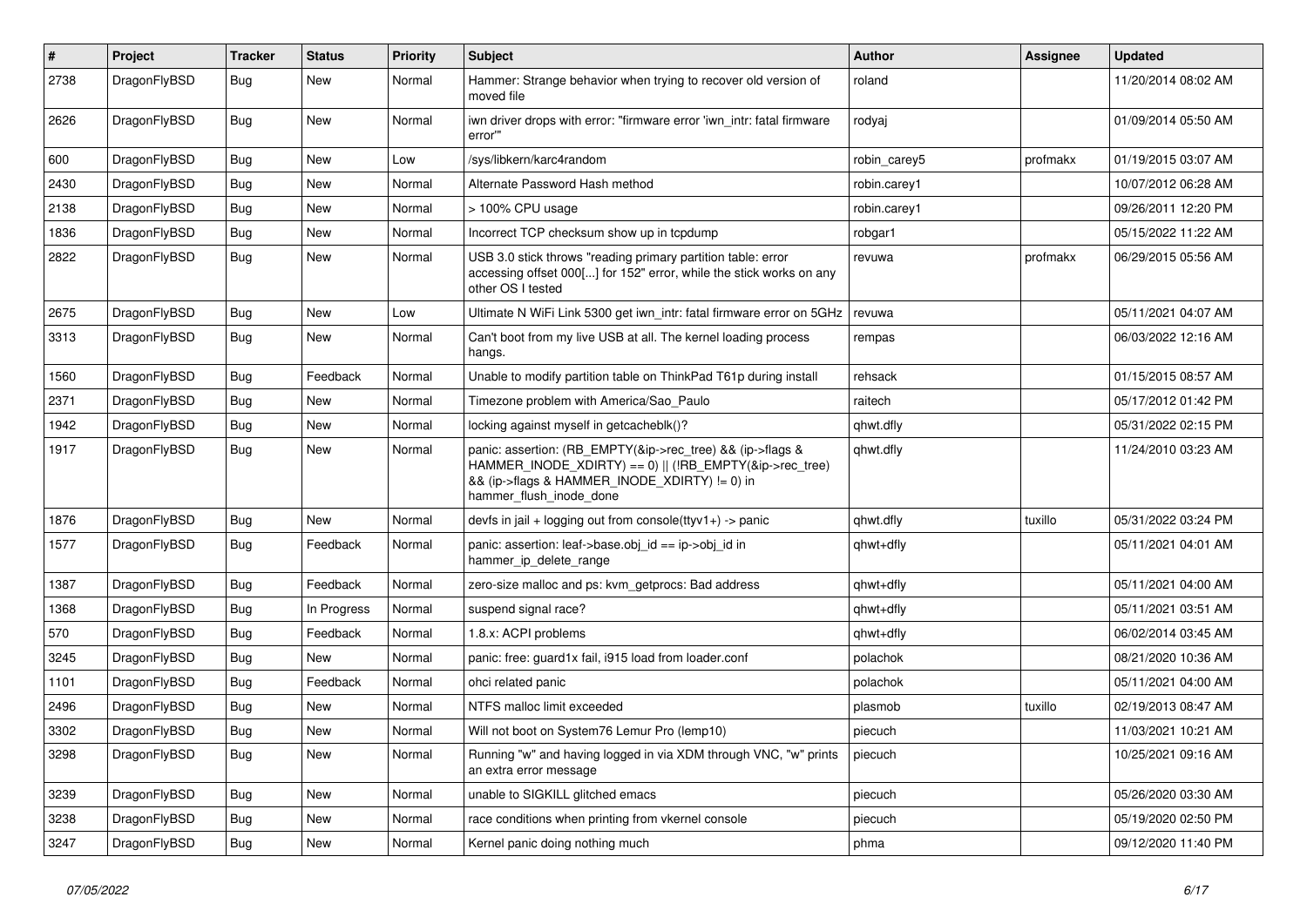| $\pmb{\#}$ | Project      | <b>Tracker</b> | <b>Status</b> | <b>Priority</b> | Subject                                                                                                        | <b>Author</b> | Assignee | <b>Updated</b>      |
|------------|--------------|----------------|---------------|-----------------|----------------------------------------------------------------------------------------------------------------|---------------|----------|---------------------|
| 2816       | DragonFlyBSD | Bug            | New           | Normal          | A multitasking process being debugged can get stuck                                                            | phma          |          | 05/19/2015 03:57 AM |
| 2611       | DragonFlyBSD | Bug            | <b>New</b>    | Normal          | Change in IP address results in network not working                                                            | phma          |          | 12/05/2013 07:55 PM |
| 2557       | DragonFlyBSD | <b>Bug</b>     | New           | Normal          | stock 3.4.1 kernel halts during booting if dm and dm_target_crypt<br>are loaded and RAID controller is present | phma          |          | 05/12/2013 10:38 PM |
| 2552       | DragonFlyBSD | Bug            | <b>New</b>    | Low             | hammer recovery should indicate progress                                                                       | phma          |          | 05/03/2013 12:13 AM |
| 2547       | DragonFlyBSD | <b>Bug</b>     | New           | High            | crashed while doing a dry run of pkg rolling-replace                                                           | phma          |          | 04/18/2013 10:40 PM |
| 2389       | DragonFlyBSD | Bug            | <b>New</b>    | Normal          | computer crashed while listing processes                                                                       | phma          |          | 06/18/2012 02:49 PM |
| 2387       | DragonFlyBSD | Bug            | New           | Normal          | hammer ignores -t during dedup                                                                                 | phma          |          | 06/17/2012 12:30 PM |
| 2331       | DragonFlyBSD | Bug            | New           | Normal          | reading mouse mode from unopen file descriptor hangs mouse<br>driver                                           | phma          |          | 03/14/2012 09:43 AM |
| 2311       | DragonFlyBSD | <b>Bug</b>     | <b>New</b>    | Normal          | Xorg crash having something to do with drm                                                                     | phma          |          | 02/22/2012 09:59 AM |
| 2306       | DragonFlyBSD | Bug            | New           | Normal          | a crash starts the kernel debugger in text mode, but just reboots in X                                         | phma          |          | 02/11/2012 08:02 PM |
| 1559       | DragonFlyBSD | <b>Bug</b>     | <b>New</b>    | Normal          | kernel trap                                                                                                    | phma          |          | 11/27/2021 08:43 AM |
| 1990       | DragonFlyBSD | Bug            | <b>New</b>    | Normal          | /mnt too large to mount                                                                                        | peur.neu      |          | 02/16/2011 11:24 PM |
| 1951       | DragonFlyBSD | Bug            | <b>New</b>    | Normal          | dma_timeouts at phyaddr on a good hdd                                                                          | peur.neu      |          | 01/04/2011 07:12 AM |
| 1943       | DragonFlyBSD | Bug            | New           | Normal          | hammer assertion panic                                                                                         | peter         |          | 12/27/2010 12:45 AM |
| 3226       | DragonFlyBSD | Bug            | New           | Normal          | Xorg freezes in vm: thread stuck in "objtrm1"                                                                  | peeter        |          | 04/08/2020 02:10 AM |
| 2970       | DragonFlyBSD | Bug            | New           | Normal          | kernel 4.7: "Is -I" causes panic on UDF filesystem: "bgetvp -<br>overlapping buffer"                           | peeter        |          | 12/21/2016 02:46 AM |
| 2898       | DragonFlyBSD | Bug            | <b>New</b>    | Normal          | <b>HAMMER</b> panic                                                                                            | pavalos       |          | 11/03/2018 07:05 AM |
| 2526       | DragonFlyBSD | Bug            | <b>New</b>    | Normal          | hammer cleanup doesn't run on first day of DST                                                                 | pavalos       |          | 10/18/2016 05:28 PM |
| 2248       | DragonFlyBSD | Bug            | New           | Normal          | sysctl panic                                                                                                   | pavalos       |          | 11/23/2011 06:23 PM |
| 2199       | DragonFlyBSD | Bug            | <b>New</b>    | Normal          | screen segfaults if utmpx isn't present                                                                        | pavalos       |          | 11/15/2011 10:52 PM |
| 2099       | DragonFlyBSD | Bug            | <b>New</b>    | Normal          | page fault panic in vm system                                                                                  | pavalos       |          | 07/10/2011 08:51 AM |
| 2048       | DragonFlyBSD | Bug            | <b>New</b>    | Normal          | panic: ffs_sync: rofs mod                                                                                      | pavalos       |          | 04/12/2011 05:45 AM |
| 2008       | DragonFlyBSD | Bug            | <b>New</b>    | Normal          | lwkt_setcpu_remote: td->td_flags 00800621 console flood                                                        | pavalos       |          | 03/06/2011 09:37 PM |
| 1969       | DragonFlyBSD | Bug            | New           | Normal          | pf-related network problem                                                                                     | pavalos       | lentferj | 02/01/2011 06:57 PM |
| 1949       | DragonFlyBSD | Bug            | New           | Normal          | iwn panic                                                                                                      | pavalos       |          | 01/30/2011 03:21 AM |
| 1946       | DragonFlyBSD | Bug            | <b>New</b>    | Normal          | ieee80211 panic                                                                                                | pavalos       | josepht  | 01/27/2011 06:00 PM |
| 1769       | DragonFlyBSD | Bug            | New           | Normal          | panic: assertion: _tp->tt_msg->tt_cpuid == mycpuid in<br>tcp callout active                                    | pavalos       | sjg      | 05/15/2022 11:07 AM |
| 599        | DragonFlyBSD | <b>Bug</b>     | New           | Urgent          | 1.9.0 reproducable panic                                                                                       | pavalos       |          | 12/22/2010 01:08 AM |
| 2117       | DragonFlyBSD | Bug            | New           | High            | ACPI and/or bce(4) problem with 2.11.0.673.g0d557 on HP DL380<br>G6                                            | pauska        |          | 08/22/2011 10:15 AM |
| 2874       | DragonFlyBSD | <b>Bug</b>     | New           | Normal          | make world DESTDIR=/emptydir fails                                                                             | pascii        |          | 12/25/2015 07:04 AM |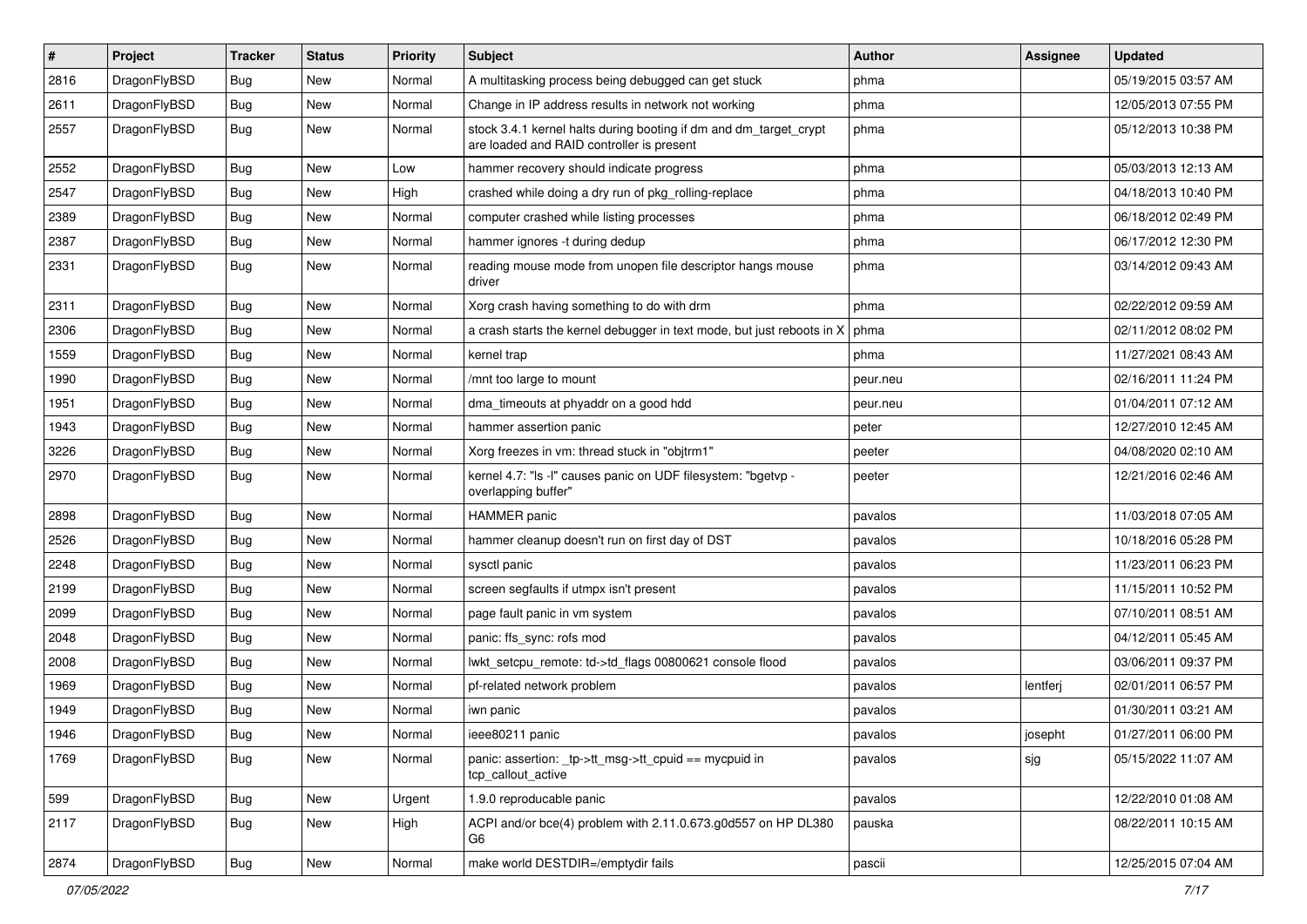| $\pmb{\#}$ | Project      | <b>Tracker</b> | <b>Status</b> | <b>Priority</b> | Subject                                                                                                            | <b>Author</b>          | Assignee  | <b>Updated</b>      |
|------------|--------------|----------------|---------------|-----------------|--------------------------------------------------------------------------------------------------------------------|------------------------|-----------|---------------------|
| 3107       | DragonFlyBSD | Bug            | New           | Low             | ACPI interrupt storm when loading i915 on Lenovo T460                                                              | oyvinht                |           | 07/15/2020 07:01 AM |
| 3152       | DragonFlyBSD | Bug            | Feedback      | Normal          | Console's size in ttyv0 and single user mode is sticking to 80x25,<br>while ttyv1 can make use of the whole screen | overtime               |           | 02/24/2019 01:08 AM |
| 2802       | DragonFlyBSD | Bug            | <b>New</b>    | Normal          | USB Wifi urtwn0 crash from cd boot                                                                                 | opvalues               |           | 03/10/2015 01:07 AM |
| 2799       | DragonFlyBSD | <b>Bug</b>     | <b>New</b>    | Normal          | Fatal trap 12 caused by moused(8) -p /dev/cual0                                                                    | opvalues               |           | 03/04/2015 11:01 PM |
| 3052       | DragonFlyBSD | Bug            | <b>New</b>    | Normal          | panic DragonFly v4.8.1-RELEASE by mounting a malformed NTFS<br>image [64.000]                                      | open.source@ribose.com |           | 08/14/2017 03:22 AM |
| 3051       | DragonFlyBSD | Bug            | <b>New</b>    | Normal          | panic DragonFly v4.8.1-RELEASE by mounting a malformed NTFS<br>image [12.000]                                      | open.source@ribose.com |           | 08/14/2017 03:20 AM |
| 3049       | DragonFlyBSD | Bug            | <b>New</b>    | Normal          | panic DragonFly v4.8.1-RELEASE by mounting a malformed<br>msdosfs image [12.128]                                   | open.source@ribose.com |           | 08/14/2017 02:53 AM |
| 2622       | DragonFlyBSD | Bug            | <b>New</b>    | Normal          | VAIO FIT15E fn keys support                                                                                        | nonsolosoft            |           | 12/31/2013 01:31 AM |
| 2621       | DragonFlyBSD | Bug            | <b>New</b>    | Normal          | core dump using cdrom                                                                                              | nonsolosoft            |           | 12/27/2013 12:43 AM |
| 2412       | DragonFlyBSD | <b>Bug</b>     | New           | Normal          | wlan0 fails to get address via dhclient                                                                            | nonsolosoft            |           | 08/30/2012 05:55 AM |
| 2182       | DragonFlyBSD | Bug            | New           | Normal          | if msk PHY FIFO underrun/overflow                                                                                  | nonsolosoft            |           | 09/03/2012 06:39 AM |
| 1193       | DragonFlyBSD | Bug            | New           | Normal          | kernel doesn't recognize cdrom drive                                                                               | nonsolosoft            |           | 01/25/2014 09:11 PM |
| 3215       | DragonFlyBSD | Bug            | New           | Normal          | Hang in tcdrain(3) after write(3)                                                                                  | noloader               |           | 11/25/2019 03:08 PM |
| 2958       | DragonFlyBSD | Bug            | Feedback      | Normal          | Hammer FS dies during pruning after massive write load                                                             | neilb                  |           | 10/11/2016 04:20 AM |
| 2957       | DragonFlyBSD | Bug            | Feedback      | Normal          | swapoff -a followed by swapon -a doesn't give your swap back                                                       | neilb                  |           | 10/09/2016 04:17 AM |
| 2104       | DragonFlyBSD | Bug            | New           | Normal          | network configuration seg. fault on install CD                                                                     | navratil               |           | 07/26/2011 07:55 AM |
| 679        | DragonFlyBSD | Bug            | New           | Low             | Netgraph backward compatibility for old *LEN constants                                                             | nant                   | nant      | 02/18/2014 05:45 AM |
| 1144       | DragonFlyBSD | Bug            | Feedback      | Normal          | Incorrect clock under KVM                                                                                          | msylvan                |           | 03/09/2013 01:17 PM |
| 168        | DragonFlyBSD | Bug            | In Progress   | Normal          | Livelocked limit engaged while trying to setup IPW wireless                                                        | mschacht               | sepherosa | 05/11/2021 04:05 AM |
| 3218       | DragonFlyBSD | Bug            | New           | Normal          | Kernel panics are not sent to comconsole when booted over EFI                                                      | mqudsi                 |           | 12/02/2019 08:52 PM |
| 3317       | DragonFlyBSD | Bug            | In Progress   | Normal          | Network vtnet0 not working on Hetzner cloud                                                                        | mneumann               |           | 06/18/2022 03:55 AM |
| 3235       | DragonFlyBSD | Bug            | <b>New</b>    | Normal          | Kernel panic in devfs_vnops.c                                                                                      | mneumann               |           | 04/28/2020 07:00 AM |
| 3222       | DragonFlyBSD | Bug            | New           | Normal          | gcc - undefined reference to '__atomic_load' (missing libatomic?)                                                  | mneumann               |           | 02/08/2020 02:45 AM |
| 3111       | DragonFlyBSD | Bug            | In Progress   | High            | Mouse lags every second heavily under X11                                                                          | mneumann               |           | 12/12/2017 09:46 PM |
| 2972       | DragonFlyBSD | <b>Bug</b>     | New           | Normal          | ipfw3 "deny to me" does not work correctly                                                                         | mneumann               |           | 12/27/2016 12:11 PM |
| 2881       | DragonFlyBSD | <b>Bug</b>     | New           | Normal          | Pulseaudio hangs/resets system when starting X11                                                                   | mneumann               |           | 01/09/2016 03:08 AM |
| 2788       | DragonFlyBSD | Bug            | New           | Normal          | ioctl GSLICEINFO: Not working for vnode slice                                                                      | mneumann               |           | 02/12/2015 07:49 AM |
| 1293       | DragonFlyBSD | <b>Bug</b>     | New           | Normal          | 2.2.1-REL Installer Request                                                                                        | mk                     | tuxillo   | 05/11/2021 04:00 AM |
| 2644       | DragonFlyBSD | <b>Bug</b>     | Feedback      | Normal          | 3.6.0-REL trap 9 on boot                                                                                           | memmerto               |           | 11/27/2021 08:08 AM |
| 2598       | DragonFlyBSD | Bug            | New           | Normal          | i386 via USB Booting                                                                                               | mbzadegan              |           | 10/21/2013 02:28 AM |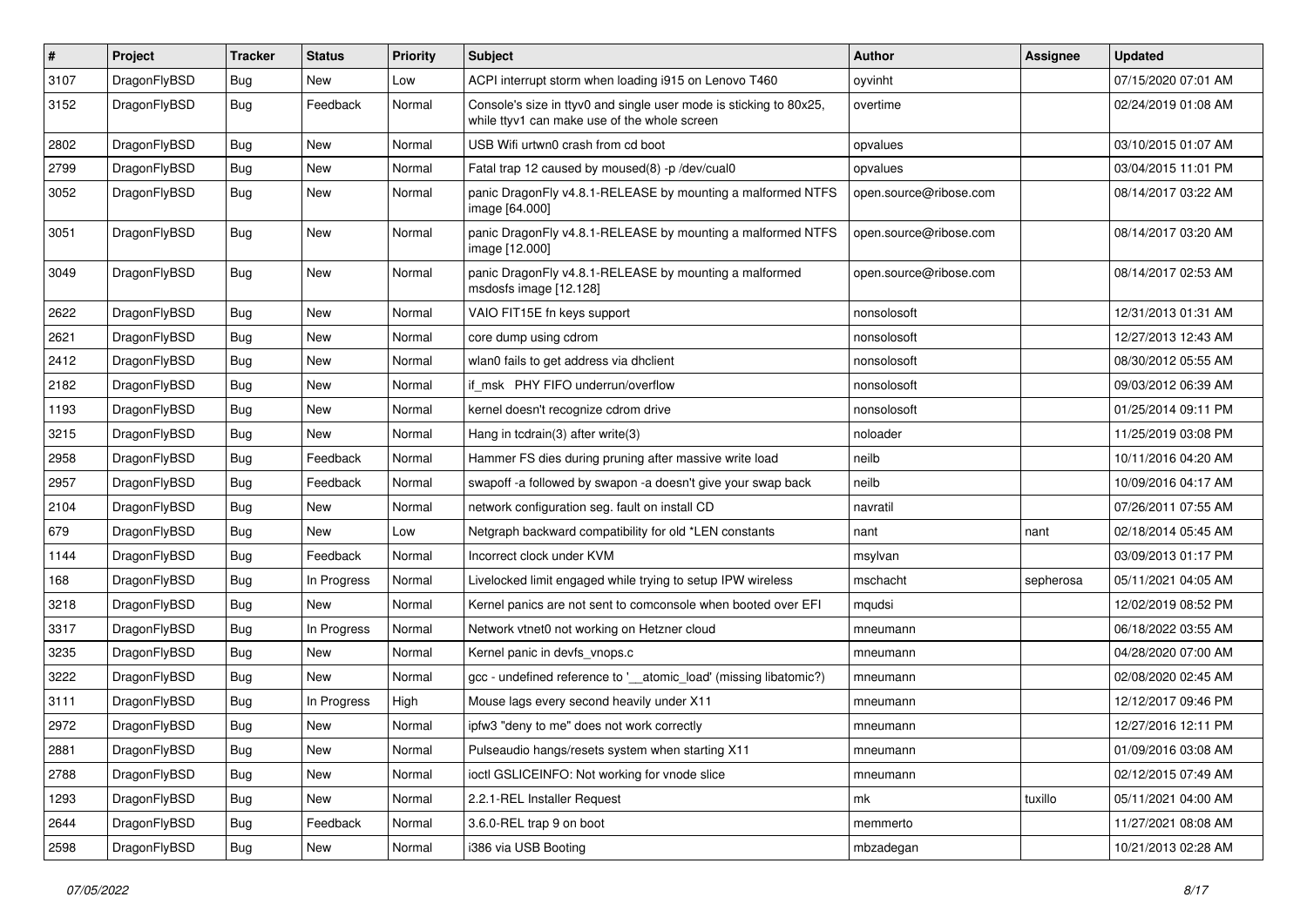| $\sharp$ | Project      | <b>Tracker</b> | <b>Status</b> | <b>Priority</b> | Subject                                                                                                         | <b>Author</b> | Assignee  | <b>Updated</b>      |
|----------|--------------|----------------|---------------|-----------------|-----------------------------------------------------------------------------------------------------------------|---------------|-----------|---------------------|
| 2067     | DragonFlyBSD | Bug            | <b>New</b>    | Normal          | sound/pcm: "play interrupt timeout, channel dead"                                                               | matthiasr     |           | 05/11/2021 03:55 AM |
| 1860     | DragonFlyBSD | Bug            | Feedback      | Normal          | Panic while creating UFS fs on vn(4) for initrd                                                                 | matthias      |           | 02/29/2012 07:16 AM |
| 3035     | DragonFlyBSD | Bug            | New           | Normal          | panic: assertion "cpu $>= 0$ && cpu < ncpus" failed in netisr cpuport<br>at /usr/src/sys/net/netisr2.h:87       | masu          |           | 05/11/2017 01:24 AM |
| 2809     | DragonFlyBSD | Bug            | New           | Normal          | hammer mirror-stream                                                                                            | masu          |           | 04/10/2015 12:33 AM |
| 2092     | DragonFlyBSD | Bug            | New           | Normal          | Panic: Bad link elm 0x next->prev != elm                                                                        | masterblaster | dillon    | 12/04/2011 12:49 PM |
| 2370     | DragonFlyBSD | Bug            | <b>New</b>    | Normal          | panic: ffs_valloc: dup alloc                                                                                    | marino        | vsrinivas | 02/01/2013 09:28 AM |
| 2167     | DragonFlyBSD | Bug            | New           | Normal          | shutdown/reboot fails after uptime msq                                                                          | marino        |           | 11/28/2011 03:01 AM |
| 2531     | DragonFlyBSD | Bug            | New           | Normal          | camcontrol fails to disable APM                                                                                 | m.lombardi85  |           | 03/23/2013 12:28 PM |
| 2808     | DragonFlyBSD | Bug            | <b>New</b>    | Normal          | X freeze by switching between X and VT - results in black screen                                                | lukesky333    |           | 05/11/2021 03:55 AM |
| 2434     | DragonFlyBSD | Bug            | New           | Normal          | BTX Halted - Boot fails on USB/GUI                                                                              | lucmv         |           | 10/17/2012 08:12 PM |
| 2565     | DragonFlyBSD | Bug            | New           | Normal          | "ifconfig ix0 up" panic                                                                                         | Itpig402a     |           | 06/03/2013 05:46 AM |
| 3310     | DragonFlyBSD | Bug            | In Progress   | Normal          | NVMM+QEMU fail to boot with UEFI: Mem Assist Failed<br>[gpa=0xfffffff0]                                         | liweitianux   |           | 01/11/2022 03:22 PM |
| 3028     | DragonFlyBSD | Bug            | In Progress   | Normal          | installer: confusion of set/get disk encryption passphrase dialogs                                              | liweitianux   | tuxillo   | 06/03/2022 05:13 PM |
| 2917     | DragonFlyBSD | Bug            | New           | Normal          | da8: reading primary partition table: error accessing offset<br>000000000000 for 512                            | liweitianux   |           | 05/11/2021 08:43 PM |
| 2892     | DragonFlyBSD | Bug            | <b>New</b>    | Normal          | swap_pager:indefinite wait bufferf error                                                                        | Ihmwzy        |           | 02/21/2016 10:32 PM |
| 2421     | DragonFlyBSD | Bug            | New           | High            | Kernel panic: vm fault: page 0xc0f70000 not busy!                                                               | lentferj      |           | 10/03/2012 08:16 AM |
| 2288     | DragonFlyBSD | Bug            | Feedback      | Normal          | Random IO performance loss introduced since January 1st                                                         | lentferj      |           | 01/23/2013 04:21 PM |
| 1939     | DragonFlyBSD | <b>Bug</b>     | New           | Normal          | Panic on nightly build and stress test box                                                                      | lentferj      |           | 12/18/2010 08:41 AM |
| 1916     | DragonFlyBSD | Bug            | New           | Normal          | Constant crashes on x86_64 with UFS                                                                             | lentferj      |           | 11/21/2010 07:40 PM |
| 2529     | DragonFlyBSD | Bug            | New           | Low             | Sundance network adapter is not detected and attached                                                           | kworr         |           | 03/25/2013 02:29 AM |
| 1727     | DragonFlyBSD | Bug            | Feedback      | Normal          | CD boot panic (2.6.1) (usb?)                                                                                    | kiril         |           | 05/15/2022 05:10 AM |
| 2645     | DragonFlyBSD | Bug            | New           | Normal          | panic with dsched fq and ioprio                                                                                 | jyoung15      |           | 02/20/2014 07:29 AM |
| 3228     | DragonFlyBSD | Bug            | New           | Low             | pfi kif unref: state refcount $\leq$ 0 in dmesg                                                                 | justin        |           | 03/05/2021 06:39 AM |
| 2444     | DragonFlyBSD | Bug            | New           | Normal          | Crash during Hammer overnight cleanup                                                                           | justin        |           | 11/04/2012 07:58 AM |
| 2090     | DragonFlyBSD | Bug            | Feedback      | Normal          | snd_hda does not support headphone automute                                                                     | justin        |           | 03/29/2012 08:03 PM |
| 385      | DragonFlyBSD | Bug            | Feedback      | Low             | Mail archive address removal                                                                                    | justin        | justin    | 03/09/2013 11:24 AM |
| 2245     | DragonFlyBSD | <b>Bug</b>     | New           | Normal          | panic: assertion "ref < &td->td_toks_end" failed in lwkt_gettoken at<br>.<br>/usr/src/sys/kern/lwkt_token.c:588 | juanfra684    |           | 11/22/2011 07:41 PM |
| 2153     | DragonFlyBSD | <b>Bug</b>     | New           | Normal          | Too many unuseful warnings at boot                                                                              | juanfra684    |           | 10/18/2011 10:16 PM |
| 1717     | DragonFlyBSD | <b>Bug</b>     | Feedback      | Normal          | HAMMER panic in hammer_cursor_down()                                                                            | josepht1      |           | 05/11/2021 04:05 AM |
| 2568     | DragonFlyBSD | <b>Bug</b>     | New           | Normal          | AHCI panic                                                                                                      | josepht       |           | 06/07/2013 05:52 PM |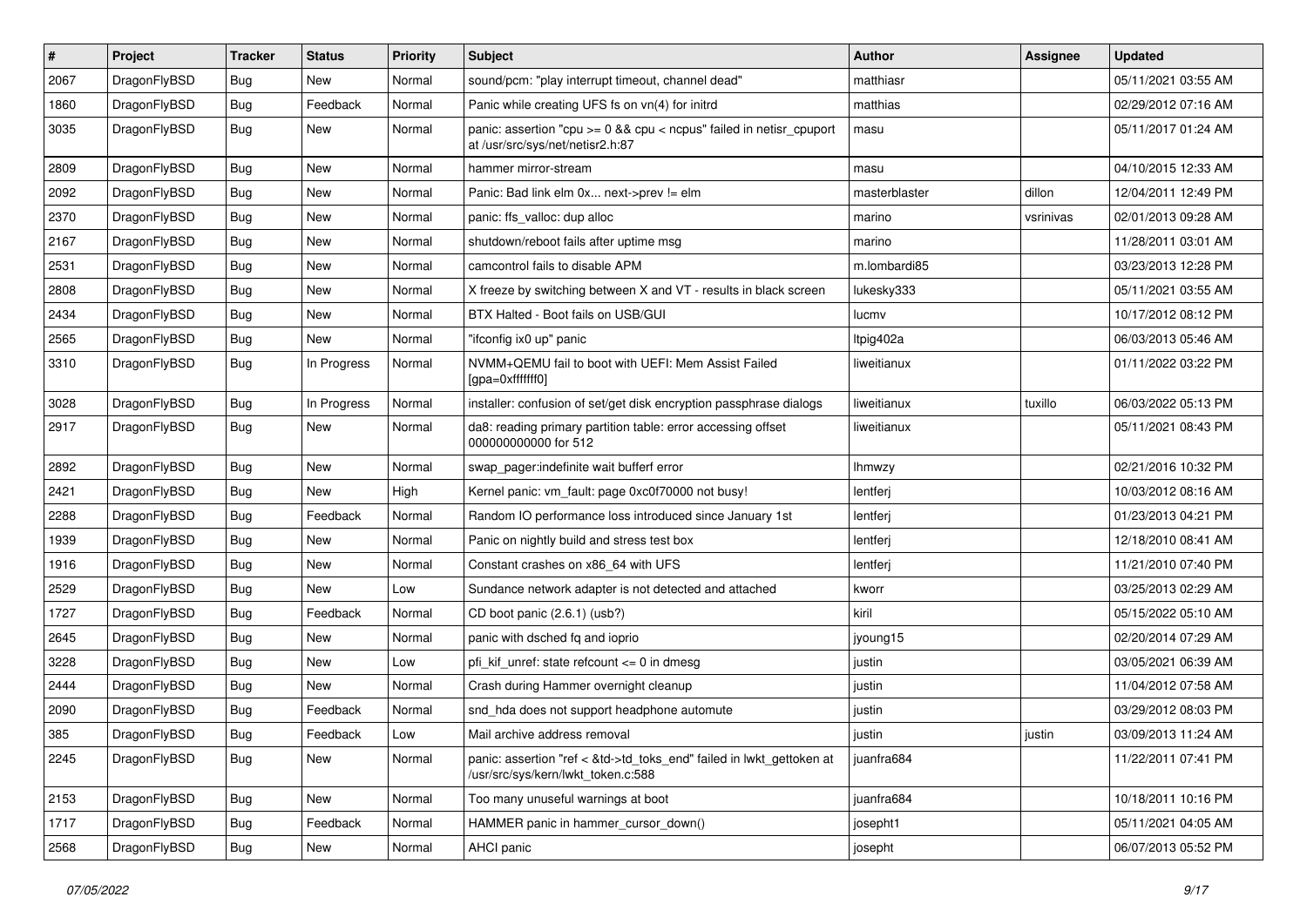| $\vert$ # | <b>Project</b> | <b>Tracker</b> | <b>Status</b> | <b>Priority</b> | <b>Subject</b>                                                                             | <b>Author</b>   | Assignee  | <b>Updated</b>      |
|-----------|----------------|----------------|---------------|-----------------|--------------------------------------------------------------------------------------------|-----------------|-----------|---------------------|
| 2013      | DragonFlyBSD   | Bug            | In Progress   | Normal          | oversized DMA request loop                                                                 | josepht         |           | 05/11/2021 04:06 AM |
| 1745      | DragonFlyBSD   | <b>Bug</b>     | Feedback      | Normal          | kmalloc panic                                                                              | josepht         |           | 05/11/2021 04:05 AM |
| 1330      | DragonFlyBSD   | <b>Bug</b>     | Feedback      | Normal          | Hammer, usb disk, SYNCHRONIZE CACHE failure                                                | josepht         |           | 06/02/2014 04:56 AM |
| 2712      | DragonFlyBSD   | Bug            | New           | Normal          | connect(2) returns EINVAL when retrying after ECONNREFUSED                                 | jorisgio        |           | 08/14/2014 05:31 PM |
| 2391      | DragonFlyBSD   | Bug            | In Progress   | Normal          | System lock with ahci and acpi enabled on ATI RS690 chipset with<br>SMB600 sata controller | jorisgio        | vadaszi   | 06/03/2015 03:51 PM |
| 2890      | DragonFlyBSD   | Bug            | <b>New</b>    | Normal          | not able to boot usb installer on Toshiba Chromebook 2                                     | johnnywhishbone |           | 02/22/2016 03:42 AM |
| 3089      | DragonFlyBSD   | Bug            | In Progress   | Normal          | vtnet(4) - disable TCP checksum offload by default                                         | ilane           | vadaszi   | 05/11/2021 04:14 AM |
| 2731      | DragonFlyBSD   | Bug            | In Progress   | Normal          | Screen full of random colors when starting Xorg with Intel Haswell<br>HD Graphics P4600    | ikatzmaier      |           | 11/12/2014 04:08 PM |
| 2369      | DragonFlyBSD   | <b>Bug</b>     | <b>New</b>    | Normal          | panic: Bad link elm 0xffffffe07edf6068 next->prev != elm                                   | jaydg           |           | 08/15/2012 03:04 AM |
| 2353      | DragonFlyBSD   | Bug            | In Progress   | Normal          | panic: assertion "gd->gd spinlocks $wr == 0$ " failed in<br>bsd4 schedulerclock            | jaydg           | alexh     | 11/28/2012 01:57 AM |
| 2308      | DragonFlyBSD   | <b>Bug</b>     | New           | Normal          | System freeze when unloading snd hda                                                       | jaydg           |           | 02/19/2012 07:15 AM |
| 3134      | DragonFlyBSD   | <b>Bug</b>     | <b>New</b>    | Normal          | RFC 3021 (/31 networks) appear to be unsupported                                           | jailbird        |           | 05/16/2018 11:03 PM |
| 2825      | DragonFlyBSD   | <b>Bug</b>     | <b>New</b>    | High            | 3x dhclient = hanging system (objcache exhausted)                                          | jaccovonb       | sepherosa | 05/11/2021 03:55 AM |
| 2746      | DragonFlyBSD   | <b>Bug</b>     | New           | Normal          | some fraction of xterms started from the xmonad window manager<br>get killed with SIGALRM  | isenmann        | profmakx  | 12/28/2014 02:51 AM |
| 2604      | DragonFlyBSD   | <b>Bug</b>     | <b>New</b>    | Normal          | dell laptop does not boot with LATEST                                                      | isenmann        |           | 11/20/2013 02:07 AM |
| 3029      | DragonFlyBSD   | Bug            | <b>New</b>    | Normal          | Running DflyBSD 4.8 on FreeBSD bhyve as a quest                                            | iron            |           | 05/13/2022 04:33 AM |
| 3189      | DragonFlyBSD   | Bug            | <b>New</b>    | Normal          | Allow DragonFly Mail Agent to accept an alternate config via<br>command line switch        | iang            |           | 08/16/2021 12:42 AM |
| 2680      | DragonFlyBSD   | <b>Bug</b>     | New           | Low             | boot0cfg update makes box unbootable                                                       | herrgard        |           | 06/10/2014 06:02 AM |
| 2125      | DragonFlyBSD   | Bug            | New           | Normal          | Weird garbage in dmesg                                                                     | herrgard        |           | 08/30/2011 08:04 PM |
| 2045      | DragonFlyBSD   | Bug            | New           | Normal          | ral(4): Fatal trap 12: page fault while in kernel mode (two panics)                        | herrgard        |           | 11/03/2011 05:34 PM |
| 1982      | DragonFlyBSD   | <b>Bug</b>     | New           | Low             | There is no linuxulator on x86-64                                                          | herrgard        |           | 05/31/2022 02:25 PM |
| 1563      | DragonFlyBSD   | <b>Bug</b>     | Feedback      | Normal          | reset(1) doesn't reset terminal to the defaults                                            | hasso           |           | 03/10/2013 04:17 AM |
| 1532      | DragonFlyBSD   | Bug            | New           | Low             | jemalloc doesn't work on DragonFly                                                         | hasso           | sjg       | 08/02/2011 01:14 AM |
| 1525      | DragonFlyBSD   | Bug            | New           | Normal          | boehm-gc problems                                                                          | hasso           |           | 10/13/2012 07:13 PM |
| 1502      | DragonFlyBSD   | <b>Bug</b>     | In Progress   | Normal          | Lock while deleting files from nohistory HAMMER directories                                | hasso           |           | 03/10/2013 04:28 AM |
| 1486      | DragonFlyBSD   | <b>Bug</b>     | Feedback      | Normal          | Interrupt storm related to SATA DVD device                                                 | hasso           |           | 05/11/2021 04:01 AM |
| 1430      | DragonFlyBSD   | Bug            | New           | Normal          | Buggy $w(1)$ ?                                                                             | hasso           | alexh     | 11/24/2010 08:09 AM |
| 1428      | DragonFlyBSD   | Bug            | Feedback      | Low             | POSIX.1e implementation is too old                                                         | hasso           | tuxillo   | 05/11/2021 04:00 AM |
| 1411      | DragonFlyBSD   | Bug            | Feedback      | Normal          | Burning doesn't work with ahci(4)                                                          | hasso           | dillon    | 05/11/2021 04:00 AM |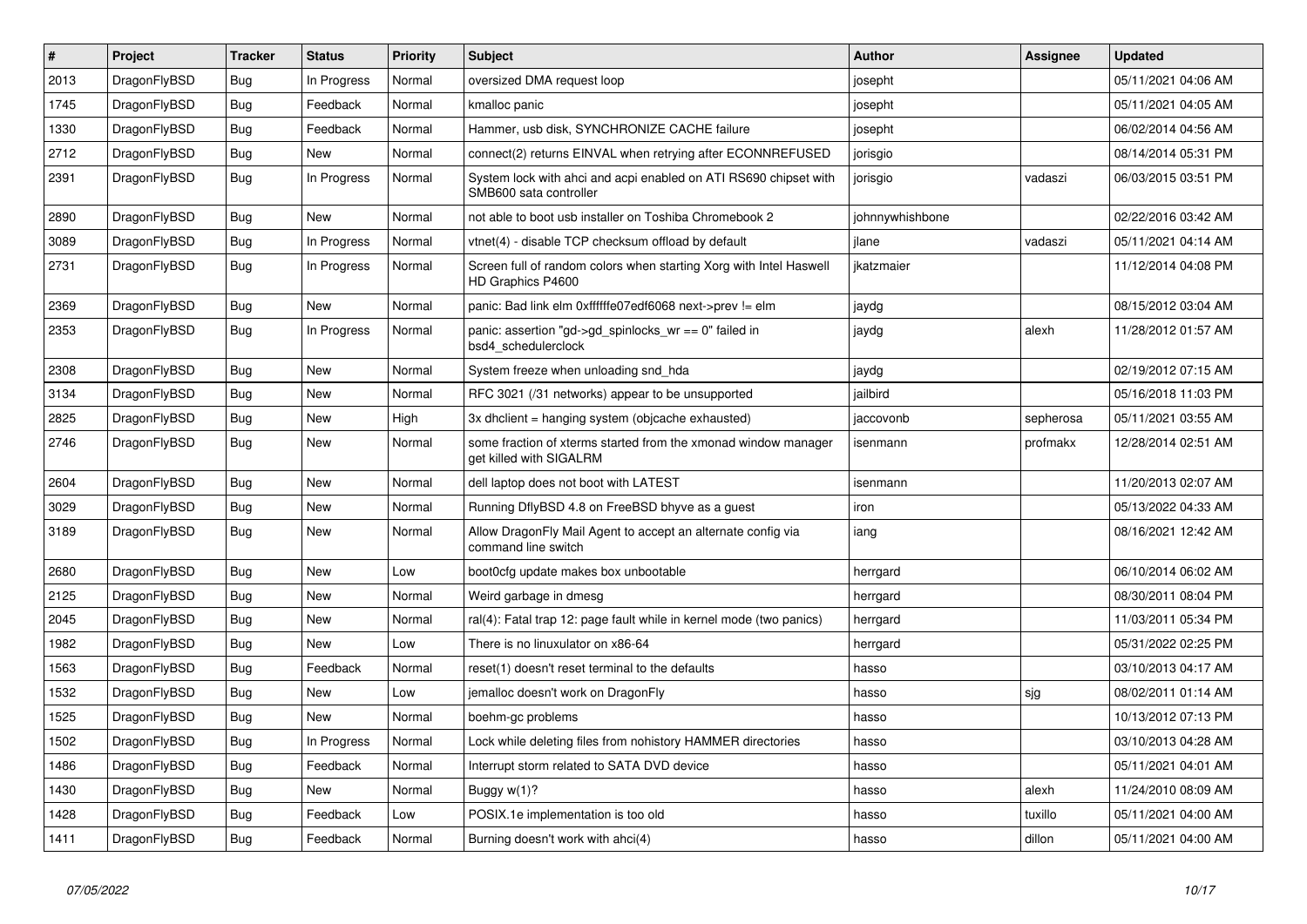| $\sharp$ | Project      | <b>Tracker</b> | <b>Status</b> | <b>Priority</b> | Subject                                                                                                    | <b>Author</b> | <b>Assignee</b> | <b>Updated</b>      |
|----------|--------------|----------------|---------------|-----------------|------------------------------------------------------------------------------------------------------------|---------------|-----------------|---------------------|
| 1313     | DragonFlyBSD | Bug            | New           | Low             | Signal code in kernel needs major overhaul (signal queues,<br>si_code, si_addr)                            | hasso         |                 | 05/11/2021 04:00 AM |
| 884      | DragonFlyBSD | <b>Bug</b>     | In Progress   | High            | Performance/memory problems under filesystem IO load                                                       | hasso         |                 | 05/11/2021 03:50 AM |
| 2095     | DragonFlyBSD | <b>Bug</b>     | New           | Low             | Running installer post-install: Unsupported DFUI transport "                                               | greenrd       |                 | 06/26/2011 09:20 AM |
| 2094     | DragonFlyBSD | Bug            | New           | Normal          | Segfault when gdb printing backtrace from core dump                                                        | greenrd       |                 | 06/25/2011 04:14 PM |
| 3165     | DragonFlyBSD | Bug            | <b>New</b>    | Normal          | Looping at boot time                                                                                       | gop           |                 | 12/28/2018 01:04 PM |
| 2577     | DragonFlyBSD | <b>Bug</b>     | <b>New</b>    | Normal          | virtio-blk iops performance is cpu limited on high end devices                                             | gjs278        | vsrinivas       | 08/01/2013 02:28 PM |
| 2819     | DragonFlyBSD | <b>Bug</b>     | In Progress   | Normal          | Random micro system freezes after a week of uptime                                                         | ftigeot       | dillon          | 08/16/2015 08:46 PM |
| 2803     | DragonFlyBSD | <b>Bug</b>     | New           | Normal          | HAMMER: Warning: UNDO area too small!                                                                      | ftigeot       |                 | 03/11/2015 03:42 PM |
| 2674     | DragonFlyBSD | Bug            | <b>New</b>    | Normal          | <b>GPT Support</b>                                                                                         | ftigeot       |                 | 12/28/2015 02:54 PM |
| 2619     | DragonFlyBSD | <b>Bug</b>     | New           | Normal          | DragonFly 3.6 can't be installed on a 6TB volume                                                           | ftigeot       |                 | 02/23/2014 11:55 PM |
| 2535     | DragonFlyBSD | Bug            | <b>New</b>    | Normal          | Imap processes apparentlt blocked on disk I/O                                                              | ftigeot       |                 | 04/02/2013 09:31 AM |
| 2416     | DragonFlyBSD | <b>Bug</b>     | <b>New</b>    | Normal          | ".' entry can be removed on mounted nfs filesystem                                                         | ftigeot       | tuxillo         | 06/03/2014 04:40 AM |
| 2403     | DragonFlyBSD | <b>Bug</b>     | New           | Low             | newfs -E doesn't handle /dev/serno device names properly                                                   | ftigeot       |                 | 08/17/2012 05:07 AM |
| 2051     | DragonFlyBSD | Bug            | New           | Normal          | No ipv6 lan route entry created on 2.10                                                                    | ftigeot       |                 | 04/21/2011 10:37 AM |
| 2037     | DragonFlyBSD | <b>Bug</b>     | Feedback      | Normal          | Panic Bad link elm while building packages                                                                 | ftigeot       | dillon          | 04/21/2011 07:20 AM |
| 1923     | DragonFlyBSD | <b>Bug</b>     | <b>New</b>    | Normal          | Abysmal NFS performance with IPv6                                                                          | ftigeot       |                 | 12/05/2010 09:34 PM |
| 1826     | DragonFlyBSD | <b>Bug</b>     | New           | Normal          | panic during boot: assertion so->so_port  in tcp_input                                                     | ftigeot       |                 | 05/15/2022 11:05 AM |
| 1818     | DragonFlyBSD | <b>Bug</b>     | New           | Normal          | panic: Bad tailq NEXT (kqueue issue ?)                                                                     | ftigeot       |                 | 05/15/2022 11:40 AM |
| 1593     | DragonFlyBSD | <b>Bug</b>     | Feedback      | Normal          | panic: assertion: ccb == ap->ap_err_ccb in ahci_put_err_ccb                                                | ftigeot       | ftigeot         | 05/15/2022 05:09 AM |
| 1899     | DragonFlyBSD | <b>Bug</b>     | New           | Normal          | Keyboard doesn't work                                                                                      | fransm        |                 | 05/15/2022 03:32 PM |
| 846      | DragonFlyBSD | <b>Bug</b>     | Feedback      | Normal          | USB bugs:usb mouse can't used!                                                                             | frankning     |                 | 01/15/2015 08:36 AM |
| 1672     | DragonFlyBSD | <b>Bug</b>     | Feedback      | Normal          | panic (trap 12) around btree_search() in 2.4.1-RELEASE                                                     | floid         |                 | 01/19/2015 03:36 AM |
| 979      | DragonFlyBSD | <b>Bug</b>     | Feedback      | Normal          | Failure-prone USB mass storage (SB600? msdosfs? CAM?)                                                      | floid         |                 | 01/15/2015 08:38 AM |
| 2657     | DragonFlyBSD | <b>Bug</b>     | New           | High            | Needs acl to migrate our servers                                                                           | ferney        |                 | 03/31/2014 11:37 AM |
| 2569     | DragonFlyBSD | <b>Bug</b>     | <b>New</b>    | Normal          | ctime NFS                                                                                                  | ferney        |                 | 08/11/2013 04:35 AM |
| 2075     | DragonFlyBSD | <b>Bug</b>     | <b>New</b>    | Normal          | pflogd on x86_64                                                                                           | fanch         |                 | 05/16/2011 04:04 PM |
| 2544     | DragonFlyBSD | <b>Bug</b>     | New           | Normal          | live DVD system boot (menu option 1) caused db> prompt on<br>PE1950                                        | estrabd       |                 | 05/11/2021 03:54 AM |
| 2254     | DragonFlyBSD | Bug            | New           | Normal          | panic: assertion "ref < &td->td_toks_end" failed in lwkt_gettoken at<br>/usr/src/sys/kern/lwkt_token.c:588 | eocallaghan   |                 | 12/05/2011 10:21 PM |
| 2164     | DragonFlyBSD | <b>Bug</b>     | <b>New</b>    | Normal          | panic on reboot from usb.                                                                                  | eocallaghan   |                 | 10/27/2011 09:29 AM |
| 2161     | DragonFlyBSD | Bug            | New           | Normal          | Outdated xorg.conf file gets installed into etc and screws up mouse                                        | eocallaghan   |                 | 10/27/2011 01:51 PM |
| 2158     | DragonFlyBSD | <b>Bug</b>     | New           | Normal          | iwn panics with assertion on boot.                                                                         | eocallaghan   |                 | 10/24/2011 04:13 PM |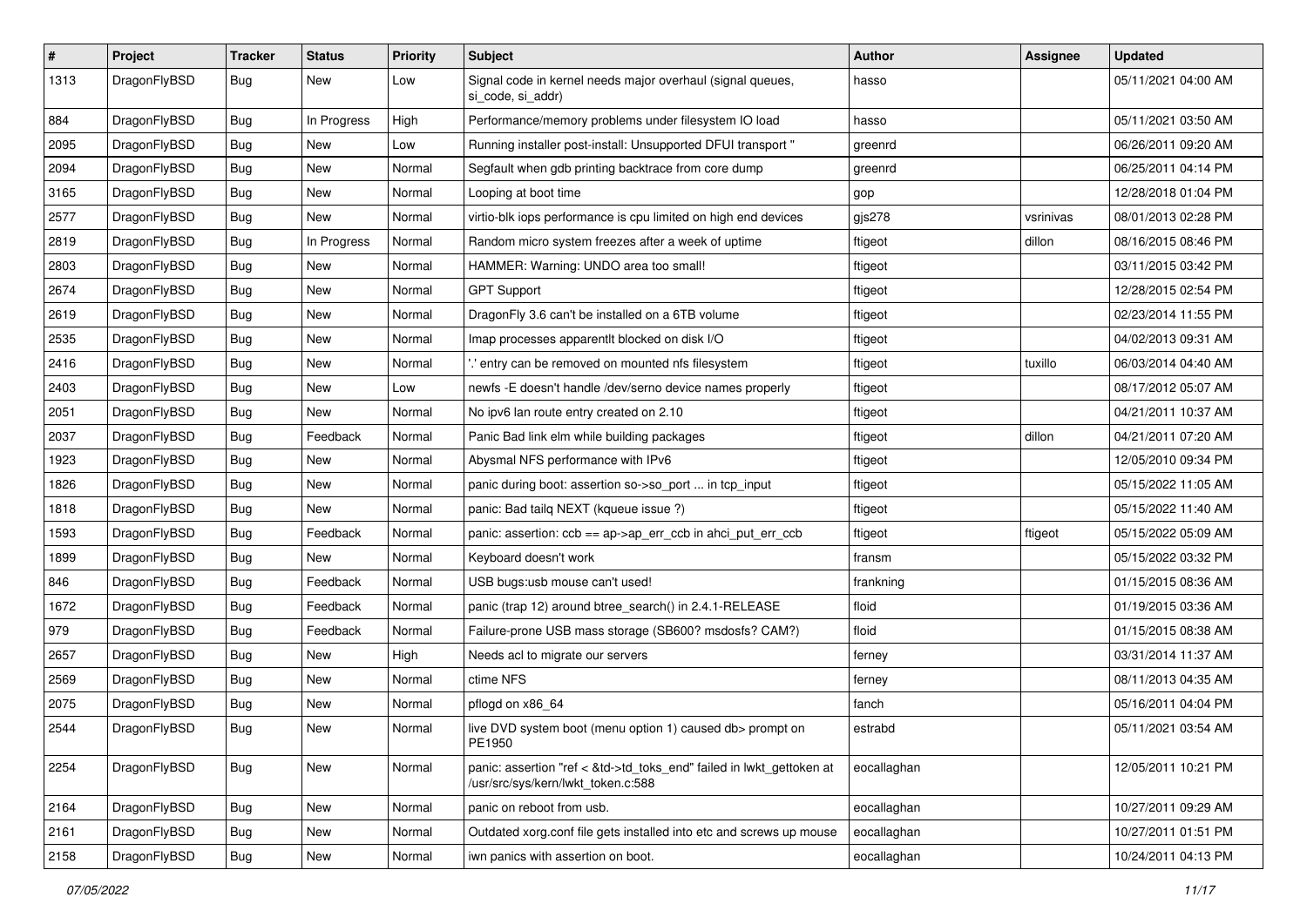| $\sharp$ | Project      | <b>Tracker</b> | <b>Status</b> | <b>Priority</b> | Subject                                                                                                                                                   | <b>Author</b> | Assignee | <b>Updated</b>      |
|----------|--------------|----------------|---------------|-----------------|-----------------------------------------------------------------------------------------------------------------------------------------------------------|---------------|----------|---------------------|
| 1947     | DragonFlyBSD | <b>Bug</b>     | New           | Low             | GA-880GM-UD2H (rev. 1.3) AHCI fails to detect disks at the end of<br>the RAID controller                                                                  | eocallaghan   |          | 11/27/2021 08:46 AM |
| 1831     | DragonFlyBSD | <b>Bug</b>     | Feedback      | High            | HAMMER "malloc limit exceeded" panic                                                                                                                      | eocallaghan   | dillon   | 06/04/2022 04:38 AM |
| 1592     | DragonFlyBSD | <b>Bug</b>     | Feedback      | Normal          | AcpiOSUnmapMemory: Warning, deallocation did not track<br>allocation.                                                                                     | eocallaghan   |          | 06/02/2014 07:45 AM |
| 1591     | DragonFlyBSD | Bug            | Feedback      | Normal          | Lenovo X301 hangs with AHCI Driver CMD TIMEOUT<br>STS=d0 <bsy></bsy>                                                                                      | eocallaghan   |          | 05/11/2021 04:05 AM |
| 1877     | DragonFlyBSD | Bug            | <b>New</b>    | Normal          | Freeze during 1st hammer cleanup after new install                                                                                                        | elekktretterr |          | 05/15/2022 11:43 AM |
| 1669     | DragonFlyBSD | <b>Bug</b>     | In Progress   | Normal          | Drive wont open using button                                                                                                                              | elekktretterr |          | 02/29/2012 12:05 PM |
| 1668     | DragonFlyBSD | <b>Bug</b>     | Feedback      | Normal          | Power button not working                                                                                                                                  | elekktretterr |          | 03/10/2013 06:22 AM |
| 1634     | DragonFlyBSD | <b>Bug</b>     | New           | Normal          | panic: spin lock: 0xe4ad1320, indefinitive wait!                                                                                                          | elekktretterr |          | 01/19/2015 03:21 AM |
| 1613     | DragonFlyBSD | <b>Bug</b>     | Feedback      | Normal          | USB Keyboard not working on master                                                                                                                        | elekktretterr |          | 05/11/2021 04:05 AM |
| 1463     | DragonFlyBSD | Bug            | New           | Normal          | Mountroot before drives are initialized                                                                                                                   | elekktretterr |          | 12/07/2010 01:30 PM |
| 1456     | DragonFlyBSD | <b>Bug</b>     | Feedback      | Normal          | Microsoft wireless desktop problems                                                                                                                       | elekktretterr |          | 01/15/2015 08:34 AM |
| 1454     | DragonFlyBSD | <b>Bug</b>     | Feedback      | Normal          | Unable to boot from external USB DVD drive                                                                                                                | elekktretterr |          | 05/11/2021 04:01 AM |
| 1194     | DragonFlyBSD | <b>Bug</b>     | New           | Normal          | SCSI errors while trying to copy photos from my camera                                                                                                    | elekktretterr |          | 01/14/2015 04:39 PM |
| 1181     | DragonFlyBSD | <b>Bug</b>     | In Progress   | Normal          | ACX111 panic                                                                                                                                              | elekktretterr |          | 05/11/2021 04:00 AM |
| 3117     | DragonFlyBSD | Bug            | New           | Normal          | Problem with colours if "intel" video-driver used                                                                                                         | dpostolov     |          | 01/07/2018 11:35 PM |
| 3116     | DragonFlyBSD | <b>Bug</b>     | New           | Normal          | da0 detects on very big volume if to _remove_ usb install stick and<br>reboot on Intel NUC5PPYH                                                           | dpostolov     |          | 01/07/2018 09:40 PM |
| 1774     | DragonFlyBSD | Bug            | New           | Normal          | New IP header cleanup branch available for testing                                                                                                        | dillon        |          | 05/15/2022 10:59 AM |
| 1448     | DragonFlyBSD | <b>Bug</b>     | Feedback      | Normal          | panic: assertion: _tp->tt_msg->tt_cpuid == mycpuid in<br>tcp_callout_active tcp_output tcp_usr_send netmsg_pru_send<br>netmsg service tcpmsg service loop | dillon        |          | 05/11/2021 04:00 AM |
| 1429     | DragonFlyBSD | Bug            | Feedback      | Normal          | vkernel bug - "mfree: m->m_nextpkt != NULL"                                                                                                               | dillon        |          | 05/11/2021 04:00 AM |
| 1336     | DragonFlyBSD | Bug            | In Progress   | Normal          | Still looking for reports of missed directory entries w/ HAMMER                                                                                           | dillon        |          | 05/11/2021 04:00 AM |
| 2708     | DragonFlyBSD | <b>Bug</b>     | New           | Normal          | unable to send TCP nor UDP on age(4) interface                                                                                                            | dermiste      |          | 05/11/2021 03:54 AM |
| 3076     | DragonFlyBSD | <b>Bug</b>     | New           | Normal          | sys/dev/netif/ig_hal/e1000_ich8lan.c:1594: sanity checking mixup?                                                                                         | dcb           |          | 10/11/2017 01:58 AM |
| 3025     | DragonFlyBSD | Bug            | New           | Normal          | sys/dev/powermng/powernow/powernow.c:284: bad comparison?                                                                                                 | dcb           |          | 09/23/2017 07:45 AM |
| 3024     | DragonFlyBSD | <b>Bug</b>     | <b>New</b>    | Low             | sys/dev/netif/wi/if_wi.c:1090]: (style) Redundant condition                                                                                               | dcb           |          | 04/11/2017 11:56 AM |
| 3022     | DragonFlyBSD | Bug            | New           | Normal          | sys/dev/netif/ath/ath/if_ath.c:2142: strange bitmask?                                                                                                     | dcb           |          | 04/11/2017 11:49 AM |
| 3021     | DragonFlyBSD | <b>Bug</b>     | In Progress   | Normal          | sys/dev/drm/i915/i915_gem_stolen.c:115]: (error) Signed integer<br>overflow for expression '65535<<20'                                                    | dcb           |          | 04/11/2017 12:46 PM |
| 3018     | DragonFlyBSD | <b>Bug</b>     | New           | Normal          | sys/bus/u4b/wlan/if_run.c:5464]: (style) Redundant condition                                                                                              | dcb           |          | 04/11/2017 11:26 AM |
| 3011     | DragonFlyBSD | <b>Bug</b>     | In Progress   | Normal          | dragonfly/sys/dev/netif/re/re.c: suspicious code?                                                                                                         | dcb           |          | 07/29/2017 01:26 AM |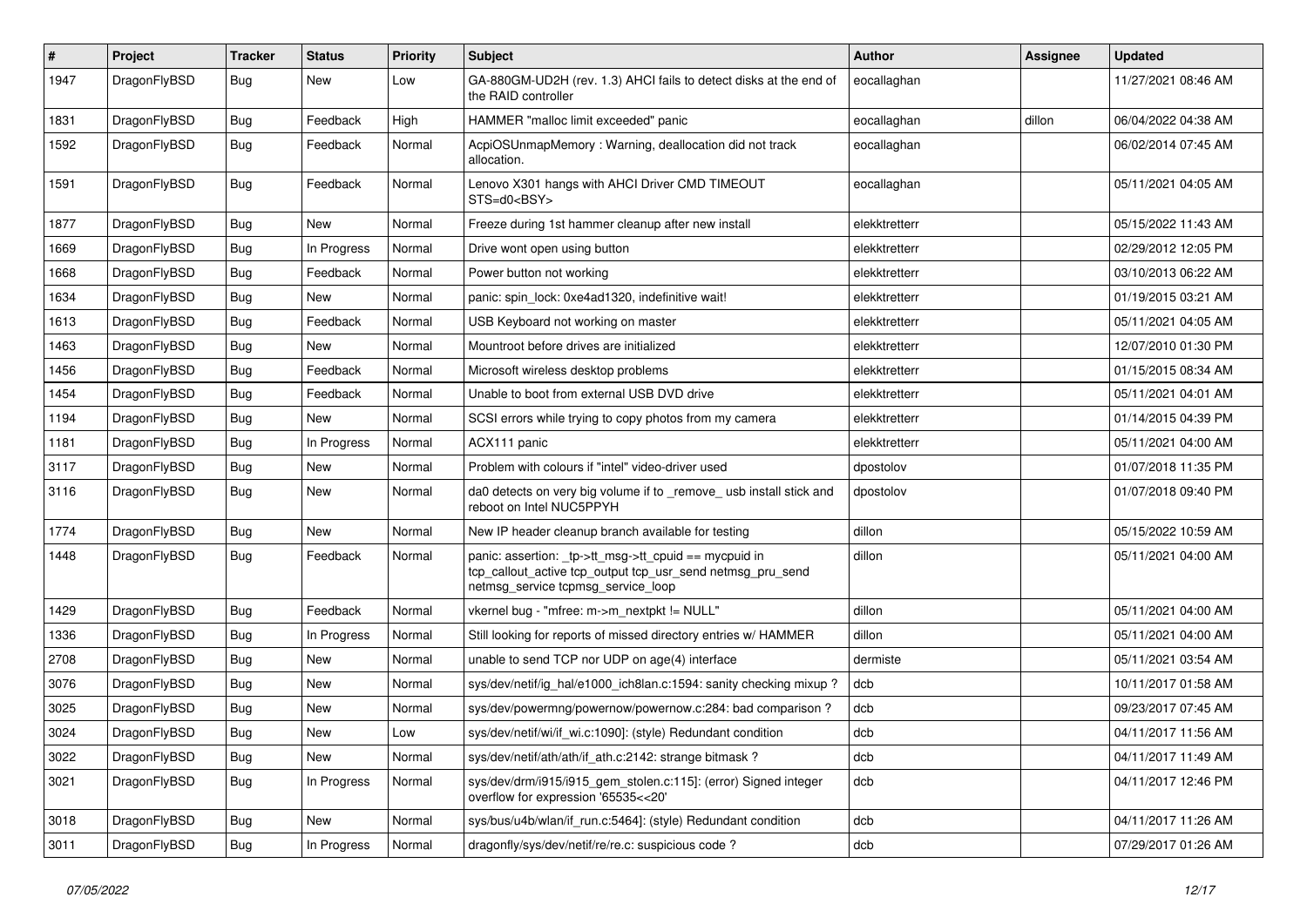| $\pmb{\#}$ | Project      | <b>Tracker</b> | <b>Status</b> | <b>Priority</b> | Subject                                                                                          | <b>Author</b> | Assignee | Updated             |
|------------|--------------|----------------|---------------|-----------------|--------------------------------------------------------------------------------------------------|---------------|----------|---------------------|
| 2994       | DragonFlyBSD | Bug            | <b>New</b>    | Normal          | Intermittent boot hangs after git: hammer - HAMMER Version 7                                     | davshao       |          | 03/30/2017 02:06 PM |
| 2835       | DragonFlyBSD | <b>Bug</b>     | <b>New</b>    | Normal          | /usr/include/c++/5.0/bits/c++locale.h likes<br>POSIX C SOURCE>=200809                            | davshao       |          | 11/18/2015 03:40 AM |
| 2688       | DragonFlyBSD | Bug            | New           | Normal          | 67613368bdda7 Fix wrong checks for U4B presence Asrock Z77M<br>difficulty detecting USB keyboard | davshao       |          | 06/28/2014 07:08 PM |
| 2652       | DragonFlyBSD | <b>Bug</b>     | <b>New</b>    | Normal          | 189a0ff3761b47  ix: Implement MSI-X support locks up Lenovo<br>S10 Intel Atom n270               | davshao       |          | 05/14/2014 01:55 AM |
| 2414       | DragonFlyBSD | <b>Bug</b>     | In Progress   | Normal          | Lenovo S10 acpi freeze (not new)                                                                 | davshao       |          | 05/11/2021 04:13 AM |
| 3243       | DragonFlyBSD | Bug            | New           | Normal          | SMART status not reported properly for SSD disks                                                 | daftaupe      |          | 09/09/2020 11:03 PM |
| 2687       | DragonFlyBSD | Bug            | <b>New</b>    | Normal          | natacontrol software RAID in installer                                                           | csmelosky     |          | 06/22/2014 12:03 PM |
| 1587       | DragonFlyBSD | Bug            | Feedback      | Normal          | can't gdb across fork                                                                            | corecode      | tuxillo  | 05/11/2021 03:54 AM |
| 1584       | DragonFlyBSD | Bug            | In Progress   | Normal          | can't use ssh from jail: debug1: read_passphrase: can't open<br>/dev/tty: Device busy            | corecode      | tuxillo  | 05/11/2021 03:53 AM |
| 1583       | DragonFlyBSD | <b>Bug</b>     | In Progress   | Normal          | panic: assertion: cursor->trans->sync_lock_refs > 0 in<br>hammer_recover_cursor                  | corecode      | tuxillo  | 05/11/2021 03:53 AM |
| 1556       | DragonFlyBSD | <b>Bug</b>     | <b>New</b>    | Normal          | many processes stuck in "hmrrcm", system unusable                                                | corecode      | tuxillo  | 05/11/2021 03:52 AM |
| 1547       | DragonFlyBSD | Bug            | In Progress   | Normal          | disklabel64 automatic sizing                                                                     | corecode      | tuxillo  | 05/11/2021 03:52 AM |
| 1538       | DragonFlyBSD | Bug            | New           | Low             | mountroot should probe file systems                                                              | corecode      | alexh    | 11/24/2010 06:35 PM |
| 1528       | DragonFlyBSD | Bug            | In Progress   | Normal          | ktrace does not show proper return values for pipe(2)                                            | corecode      | tuxillo  | 05/11/2021 03:52 AM |
| 1475       | DragonFlyBSD | Bug            | In Progress   | Normal          | kernel blocks with low memory and syscons setting a high res mode<br>/ scrollback                | corecode      | tuxillo  | 05/11/2021 03:52 AM |
| 1474       | DragonFlyBSD | <b>Bug</b>     | <b>New</b>    | Normal          | ithread 1 unexpectedly rescheduled                                                               | corecode      | tuxillo  | 05/11/2021 03:52 AM |
| 1469       | DragonFlyBSD | Bug            | In Progress   | Normal          | Hammer history security concern                                                                  | corecode      | tuxillo  | 05/11/2021 03:52 AM |
| 1442       | DragonFlyBSD | Bug            | <b>New</b>    | Normal          | blocking SIGSEGV and triggering a segment violation produces an<br>all CPU consuming process     | corecode      | tuxillo  | 05/11/2021 03:52 AM |
| 1440       | DragonFlyBSD | Bug            | <b>New</b>    | Normal          | ptrace/gdb doesn't work after process blocks SIGTRAP                                             | corecode      | tuxillo  | 05/11/2021 03:52 AM |
| 1307       | DragonFlyBSD | Bug            | In Progress   | Normal          | hammer tid -2 shows unexpected result                                                            | corecode      |          | 10/18/2016 05:29 PM |
| 1287       | DragonFlyBSD | <b>Bug</b>     | Feedback      | Normal          | altq configuration doesn't work                                                                  | corecode      | tuxillo  | 05/11/2021 03:51 AM |
| 1198       | DragonFlyBSD | Bug            | <b>New</b>    | High            | DDB loops panic in db read bytes                                                                 | corecode      | tuxillo  | 05/11/2021 03:51 AM |
| 1030       | DragonFlyBSD | Bug            | In Progress   | Normal          | msdosfs umount panic                                                                             | corecode      | tuxillo  | 05/11/2021 03:51 AM |
| 911        | DragonFlyBSD | <b>Bug</b>     | Feedback      | Normal          | kldload/kernel linker can exceed malloc reserve and panic system                                 | corecode      | tuxillo  | 05/11/2021 03:51 AM |
| 901        | DragonFlyBSD | Bug            | Feedback      | Normal          | route show needs to get data from all cpus                                                       | corecode      | tuxillo  | 05/11/2021 03:50 AM |
| 847        | DragonFlyBSD | <b>Bug</b>     | Feedback      | Normal          | processes getting stuck on mount point                                                           | corecode      | tuxillo  | 05/11/2021 03:50 AM |
| 781        | DragonFlyBSD | Bug            | In Progress   | Normal          | fdisk uses wrong geometry on usb flash drives                                                    | corecode      | tuxillo  | 05/11/2021 03:50 AM |
| 742        | DragonFlyBSD | <b>Bug</b>     | In Progress   | Normal          | umount problems with multiple mounts                                                             | corecode      | tuxillo  | 06/25/2022 04:02 AM |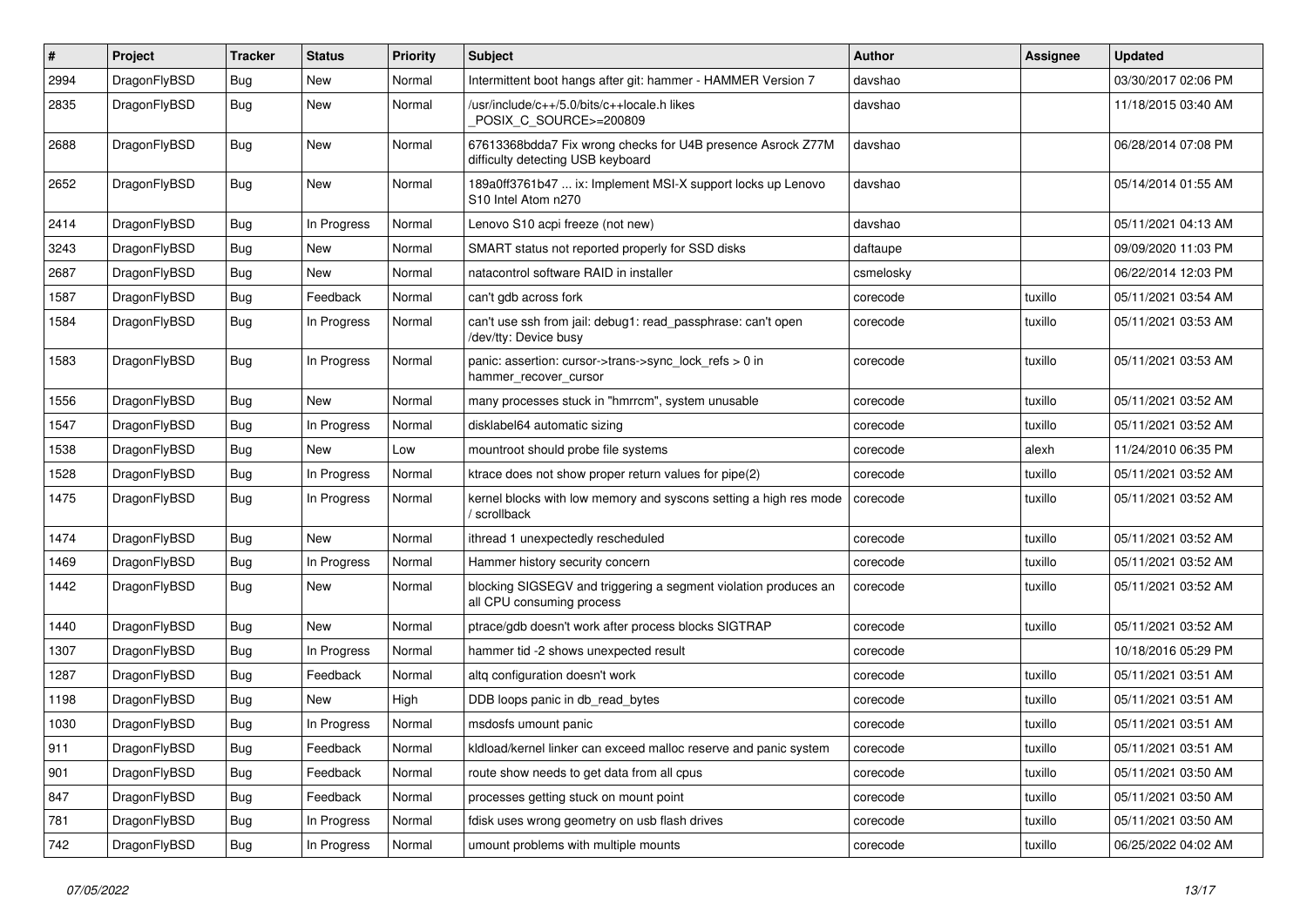| $\sharp$ | Project      | <b>Tracker</b> | <b>Status</b> | <b>Priority</b> | Subject                                                                                                       | <b>Author</b>      | Assignee | <b>Updated</b>      |
|----------|--------------|----------------|---------------|-----------------|---------------------------------------------------------------------------------------------------------------|--------------------|----------|---------------------|
| 731      | DragonFlyBSD | Bug            | New           | Normal          | system freeze on "slice too large"                                                                            | corecode           | tuxillo  | 06/25/2022 04:01 AM |
| 341      | DragonFlyBSD | Bug            | New           | Normal          | Vinum erroneously repors devices as busy                                                                      | corecode           | swildner | 01/21/2012 04:50 AM |
| 1481     | DragonFlyBSD | <b>Bug</b>     | Feedback      | Normal          | panic: assertion: kva_p(buf) in soopt_from_kbuf (after ipfw pipe<br>show, 2.2.1-R)                            | combiner           |          | 05/11/2021 04:01 AM |
| 2736     | DragonFlyBSD | Bug            | <b>New</b>    | High            | kernel panics on acpi_timer_probe function                                                                    | cnb                |          | 05/11/2021 03:55 AM |
| 2735     | DragonFlyBSD | Bug            | New           | Urgent          | iwn panics SYSSASSERT                                                                                         | cnb                |          | 05/11/2021 03:55 AM |
| 3280     | DragonFlyBSD | Bug            | New           | Normal          | KMS console and i915(4) not working in 6.0                                                                    | cmusser            |          | 07/10/2021 03:35 AM |
| 3139     | DragonFlyBSD | Bug            | New           | Normal          | USB Mouse Does Not Work in DragonflyBSD guest on VirtualBox                                                   | chiguy1256         |          | 06/24/2018 10:14 PM |
| 2859     | DragonFlyBSD | Bug            | New           | Low             | Installer configuration menu always highlights "Select timezone", no<br>matter which step was last completed. | cgag               |          | 12/02/2015 01:54 PM |
| 2858     | DragonFlyBSD | Bug            | <b>New</b>    | Low             | Installer "Local or UTC" question should have "No" selected by<br>default.                                    | cgag               |          | 12/02/2015 01:18 PM |
| 3143     | DragonFlyBSD | Bug            | <b>New</b>    | Normal          | assertion "0" failed in hammer2_inode_xop_chain_sync                                                          | cbin               |          | 07/18/2018 12:50 PM |
| 1618     | DragonFlyBSD | Bug            | Feedback      | Normal          | collision for 'struct pmap' when using RPC and <sys user.h=""></sys>                                          | carenas            |          | 05/11/2021 04:05 AM |
| 2319     | DragonFlyBSD | Bug            | New           | Normal          | crypt/passwd forward compat                                                                                   | c.turner1          |          | 02/28/2012 12:39 PM |
| 2265     | DragonFlyBSD | Bug            | New           | Normal          | mbsrtowcs does not properly handle invalid mbstate t in ps                                                    | c.turner1          | swildner | 01/10/2012 07:56 PM |
| 725      | DragonFlyBSD | Bug            | In Progress   | Low             | 'make distribution' fails w/'ro' /usr/obj                                                                     | c.turner           |          | 03/09/2013 01:01 PM |
| 2115     | DragonFlyBSD | Bug            | New           | Normal          | [msk] system freeze after receive some paquet                                                                 | bsdsx              |          | 08/22/2011 10:22 AM |
| 1521     | DragonFlyBSD | Bug            | Feedback      | Normal          | amd64 2.4 livecd won't mount root at boot                                                                     | bolapara           |          | 01/28/2018 03:45 AM |
| 1594     | DragonFlyBSD | Bug            | <b>New</b>    | Normal          | Kernel panic during boot from Live CD on Dell E6400                                                           | bodie              |          | 05/11/2021 03:54 AM |
| 3110     | DragonFlyBSD | Bug            | New           | Normal          | crash with ipfw3 under load                                                                                   | bnegre82           |          | 12/09/2017 06:22 AM |
| 3101     | DragonFlyBSD | Bug            | <b>New</b>    | Low             | PFI CGI install not working in dragonflybsd 5.0.1 USB install                                                 | bnegre82           |          | 05/11/2021 04:14 AM |
| 1882     | DragonFlyBSD | Bug            | <b>New</b>    | Low             | Idea for handling new USB vendor/device codes                                                                 | bmk                |          | 10/20/2010 12:15 PM |
| 3284     | DragonFlyBSD | Bug            | <b>New</b>    | Normal          | Wrong towlower() result for U+038A                                                                            | bhaible            |          | 07/10/2021 03:34 AM |
| 3283     | DragonFlyBSD | Bug            | New           | Normal          | mknodat() cannot create FIFOs                                                                                 | bhaible            |          | 07/10/2021 03:34 AM |
| 3282     | DragonFlyBSD | Bug            | <b>New</b>    | Normal          | unexpected errno value from fopen()                                                                           | bhaible            |          | 07/10/2021 03:34 AM |
| 3281     | DragonFlyBSD | Bug            | New           | Normal          | Crash after leaving unattended for a while                                                                    | bhaible            |          | 07/10/2021 03:32 AM |
| 1718     | DragonFlyBSD | Bug            | Feedback      | Normal          | IDE disk drive not detected by x86_64 2.6.1 Live CD                                                           | bcox               |          | 11/27/2021 08:25 AM |
| 3132     | DragonFlyBSD | Bug            | <b>New</b>    | Low             | unifdef mined                                                                                                 | bcallah            |          | 04/26/2018 08:34 PM |
| 331      | DragonFlyBSD | <b>Bug</b>     | In Progress   | Normal          | ftpsesame (aka Bridging S01E03)                                                                               | bastyaelvtars      |          | 03/09/2013 12:28 PM |
| 2107     | DragonFlyBSD | <b>Bug</b>     | New           | Normal          | 2.10.1 sata dvd drive issue                                                                                   | ausppc             |          | 07/31/2011 08:41 PM |
| 1148     | DragonFlyBSD | Bug            | In Progress   | Low             | BCM4311 wireless network adapter detected but not functional                                                  | archimedes.gaviola |          | 05/11/2021 04:00 AM |
| 3311     | DragonFlyBSD | <b>Bug</b>     | New           | Low             | TrueCrypt support may cause kernel crash                                                                      | arcade@b1t.name    |          | 04/29/2022 06:19 AM |
| 3278     | DragonFlyBSD | <b>Bug</b>     | New           | Normal          | Second screen image is distorted                                                                              | arcade@b1t.name    |          | 07/10/2021 03:36 AM |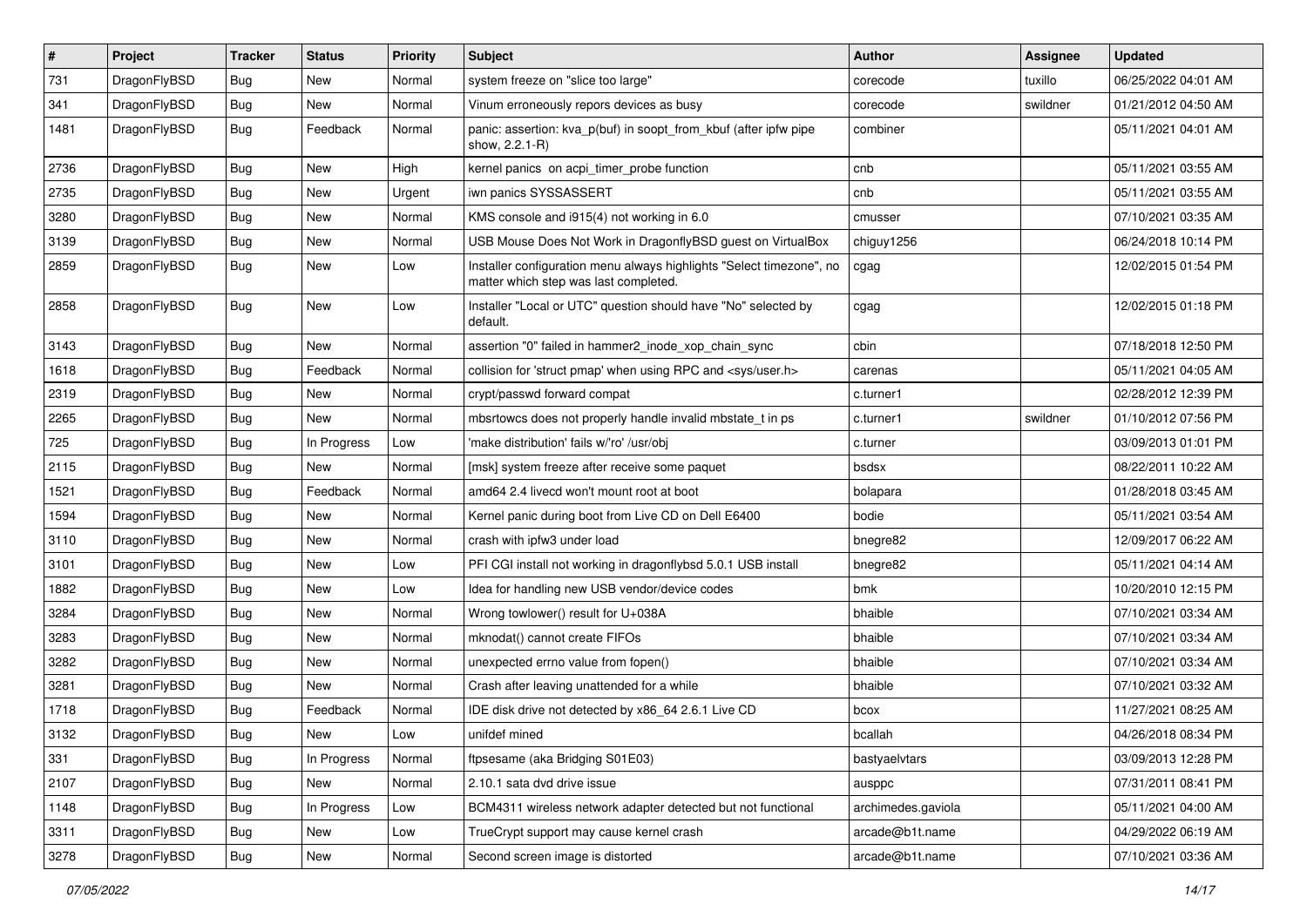| #    | Project      | <b>Tracker</b> | <b>Status</b> | <b>Priority</b> | Subject                                                                                                                      | <b>Author</b>      | Assignee | <b>Updated</b>      |
|------|--------------|----------------|---------------|-----------------|------------------------------------------------------------------------------------------------------------------------------|--------------------|----------|---------------------|
| 3209 | DragonFlyBSD | <b>Bug</b>     | <b>New</b>    | Normal          | svc has some minor bugs                                                                                                      | arcade@b1t.name    |          | 10/24/2019 09:08 AM |
| 2882 | DragonFlyBSD | <b>Bug</b>     | <b>New</b>    | Low             | bridge sends packets from individual interfaces                                                                              | arcade@b1t.name    |          | 01/09/2016 12:43 PM |
| 2878 | DragonFlyBSD | Bug            | New           | Low             | [fix] CCVER problem when using clang and cpu extensions<br>(intrinsics)                                                      | arcade@b1t.name    |          | 06/24/2016 04:25 AM |
| 2877 | DragonFlyBSD | Bug            | New           | Low             | sed fails when working with UTF-8 locale and non-UTF symbols                                                                 | arcade@b1t.name    |          | 12/30/2015 11:20 AM |
| 2520 | DragonFlyBSD | Bug            | New           | Normal          | panic: assertion "IS_SERIALIZED((ifp->if_serializer))" failed in<br>if_default_serialize_assert at /usr/src/sys/net/if.c:437 | ano                |          | 03/09/2013 12:14 AM |
| 2329 | DragonFlyBSD | Bug            | <b>New</b>    | Normal          | ibm x3550 & acpi                                                                                                             | ano                |          | 06/03/2014 11:37 AM |
| 1921 | DragonFlyBSD | <b>Bug</b>     | In Progress   | Normal          | we miss mlockall                                                                                                             | alexh              | tuxillo  | 06/18/2022 04:08 AM |
| 1714 | DragonFlyBSD | Bug            | New           | Low             | hwpmc                                                                                                                        | alexh              | swildner | 08/18/2012 02:03 PM |
| 1824 | DragonFlyBSD | <b>Bug</b>     | Feedback      | Normal          | kernel panic, x86, 2.7.3.859.ge5104                                                                                          | akirchhoff135014   |          | 03/10/2013 07:49 AM |
| 2210 | DragonFlyBSD | <b>Bug</b>     | New           | Normal          | Bugtracker cannot assign default project for new users                                                                       | ahuete.devel       |          | 11/17/2011 11:30 AM |
| 3301 | DragonFlyBSD | Bug            | New           | Normal          | Gkrellm from the packages is not showing logged in users in main<br>window, logged in users always $== 0$                    | adrian             |          | 01/08/2022 04:24 AM |
| 3300 | DragonFlyBSD | Bug            | New           | Normal          | Running Xvnc from TigerVNC package through the INETD daemon<br>in TCP WAIT mode fails hard                                   | adrian             |          | 01/08/2022 04:25 AM |
| 3299 | DragonFlyBSD | Bug            | In Progress   | Normal          | DragonFlyBSD reports utterly wrong uptime (most of the time, right<br>after booting in)                                      | adrian             |          | 11/11/2021 01:43 PM |
| 2250 | DragonFlyBSD | Bug            | <b>New</b>    | Normal          | Kernel panic                                                                                                                 | adamk              |          | 11/23/2018 01:10 AM |
| 1941 | DragonFlyBSD | <b>Bug</b>     | <b>New</b>    | Normal          | wlan config crash                                                                                                            | abandon.every.hope |          | 12/24/2010 07:54 PM |
| 2852 | DragonFlyBSD | Bug            | New           | Normal          | Hammer File System - hangs on undo during system boot / mount -<br>will not recover on DragonFlyBSD newer than 3.6.0         | abale              |          | 05/11/2021 04:07 AM |
| 3120 | DragonFlyBSD | Bug            | <b>New</b>    | Normal          | Intel AC 8260 firmware does not load                                                                                         | Vintodrimmer       |          | 08/28/2018 03:30 AM |
| 3240 | DragonFlyBSD | Bug            | <b>New</b>    | High            | compile error because of openssl with /usr/dports/security/rhash for<br>mysql 8 install                                      | <b>UlasSAYGIN</b>  |          | 06/04/2020 08:05 AM |
| 3219 | DragonFlyBSD | Bug            | New           | Normal          | x11/xorg port can not be build                                                                                               | <b>UlasSAYGIN</b>  |          | 03/31/2020 08:57 AM |
| 2595 | DragonFlyBSD | Bug            | New           | Normal          | DragonFly 3.4.3 crashes on SUN Blade X6250 with Qlogic ISP 2432<br>FC card                                                   | Turvamies          |          | 10/07/2013 11:53 AM |
| 2493 | DragonFlyBSD | Bug            | New           | Normal          | vidcontrol: invalid video mode name                                                                                          | Svarov             |          | 01/24/2013 09:55 AM |
| 1246 | DragonFlyBSD | <b>Bug</b>     | New           | Normal          | bad resolution (monitor desync) with livedvd                                                                                 | Przem0l            |          | 02/18/2014 06:29 AM |
| 2499 | DragonFlyBSD | <b>Bug</b>     | In Progress   | Urgent          | DRAGONFLY_3_2 lockd not responding correctly                                                                                 | Nerzhul            |          | 01/22/2013 12:47 PM |
| 3006 | DragonFlyBSD | Bug            | New           | Normal          | boot Ocfg: panic in kern udev.c in function udev dict set cstr when<br>installing in VirtualBox                              | MichiGreat         |          | 04/01/2017 02:22 PM |
| 2453 | DragonFlyBSD | <b>Bug</b>     | <b>New</b>    | Normal          | panic: assertion "gd->gd_spinlocks == 0" failed                                                                              | Johannes.Hofmann   |          | 11/12/2012 12:54 PM |
| 1850 | DragonFlyBSD | <b>Bug</b>     | New           | Normal          | volume-add on hammer root fs panic                                                                                           | Johannes.Hofmann   |          | 04/18/2019 04:27 AM |
| 2620 | DragonFlyBSD | <b>Bug</b>     | New           | Normal          | moused problem                                                                                                               | FilippoMo          |          | 12/20/2013 10:32 AM |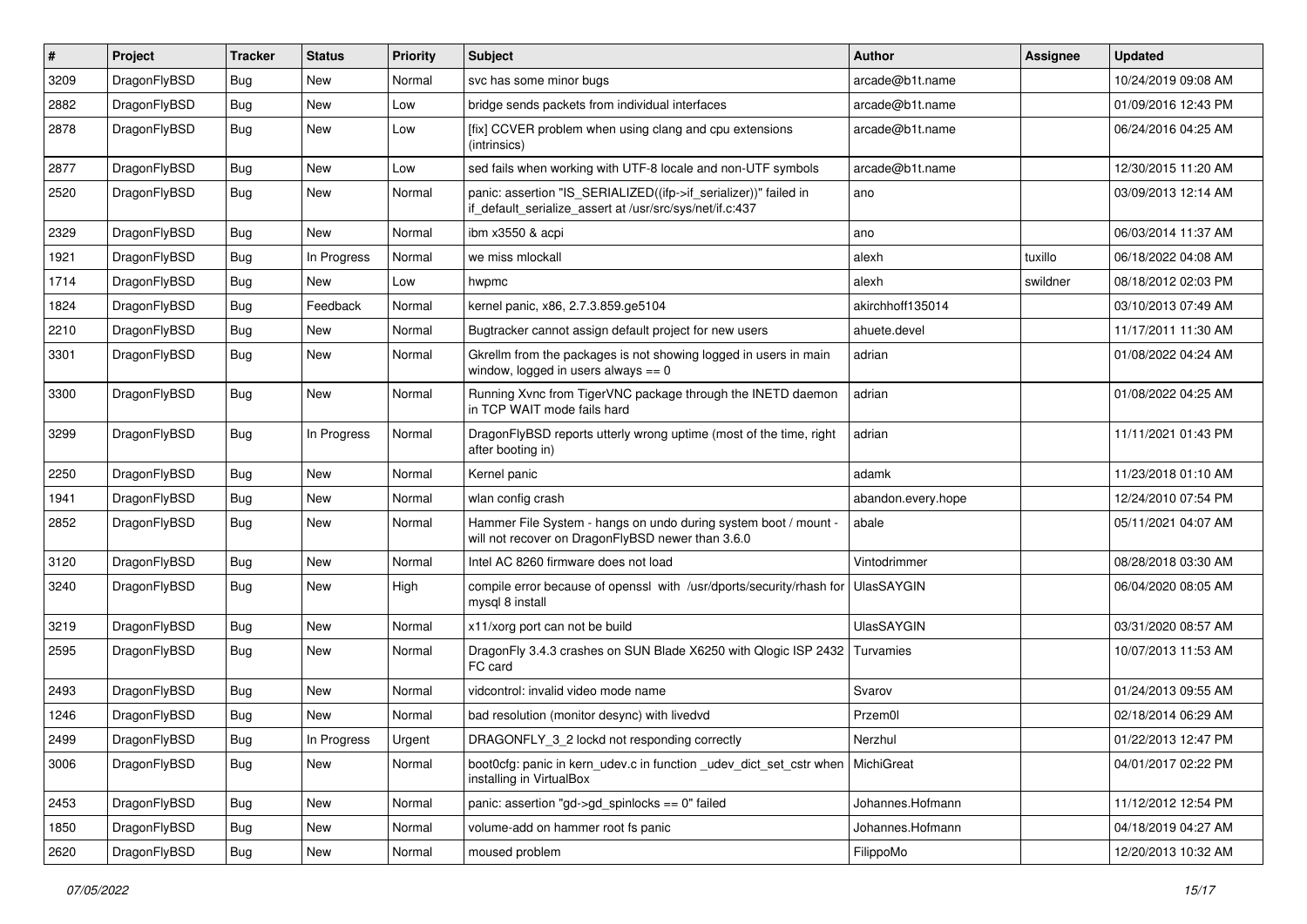| $\sharp$ | Project      | <b>Tracker</b> | <b>Status</b> | <b>Priority</b> | Subject                                                                                                                                                     | <b>Author</b>  | Assignee | <b>Updated</b>      |
|----------|--------------|----------------|---------------|-----------------|-------------------------------------------------------------------------------------------------------------------------------------------------------------|----------------|----------|---------------------|
| 2618     | DragonFlyBSD | <b>Bug</b>     | New           | Normal          | mouse problem on RELEASE-3_6_0                                                                                                                              | FilippoMo      |          | 12/20/2013 03:26 AM |
| 2617     | DragonFlyBSD | Bug            | Feedback      | Normal          | Possible issue with wireless mouse on 3.6 release                                                                                                           | FilippoMo      |          | 01/14/2015 03:42 PM |
| 989      | DragonFlyBSD | <b>Bug</b>     | New           | Normal          | installer/fdisk trouble with wrapped values                                                                                                                 | Discodestroyer |          | 02/18/2014 06:27 AM |
| 2806     | DragonFlyBSD | <b>Bug</b>     | New           | Normal          | failed to configure a link-local address on ath0 (errno = 22)                                                                                               | Chingyuan      |          | 05/25/2021 01:00 AM |
| 2870     | DragonFlyBSD | Bug            | <b>New</b>    | High            | Broken text and icons when glamor acceleration is used                                                                                                      | 375gnu         | ftigeot  | 01/31/2016 12:13 AM |
| 3194     | DragonFlyBSD | Bug            | <b>New</b>    | High            | Hammer kernel crash on mirror-stream of PFS after upgrade<br>(assertion "cursor->flags &<br>HAMMER_CURSOR_ITERATE_CHECK" failed in<br>hammer_btree_iterate) | Anonymous      |          | 06/29/2019 01:32 PM |
| 2297     | DragonFlyBSD | Bug            | <b>New</b>    | Normal          | strange NFS (client) error messages / problems                                                                                                              | Anonymous      |          | 02/19/2012 02:59 PM |
| 2292     | DragonFlyBSD | <b>Bug</b>     | <b>New</b>    | Normal          | re interface with jumbo frames (mtu larger than 1500) hangs after<br>some traffic                                                                           | Anonymous      |          | 01/31/2012 12:11 AM |
| 2052     | DragonFlyBSD | Bug            | New           | Normal          | Kernel panic: CPU APIC ID out of range                                                                                                                      | Anonymous      |          | 05/02/2011 11:06 AM |
| 1695     | DragonFlyBSD | <b>Bug</b>     | New           | Normal          | NFS-related system breakdown                                                                                                                                | Anonymous      |          | 04/10/2014 12:35 AM |
| 1397     | DragonFlyBSD | <b>Bug</b>     | Feedback      | Normal          | jobs -I output inconsistency when called from script                                                                                                        | Anonymous      | tuxillo  | 05/15/2022 05:07 AM |
| 1390     | DragonFlyBSD | <b>Bug</b>     | In Progress   | Normal          | Use id_t type for {get,set}priority()                                                                                                                       | Anonymous      | tuxillo  | 07/05/2019 02:18 AM |
| 3312     | DragonFlyBSD | Submit         | <b>New</b>    | Normal          | hammer2: redundant chain modify after chain creation                                                                                                        | tkusumi        |          | 05/15/2022 01:35 PM |
| 3142     | DragonFlyBSD | Submit         | New           | Normal          | lib/libdmsg: Unbreak using new API EVP CIPHER CTX new()                                                                                                     | tkusumi        |          | 07/08/2018 04:18 AM |
| 3135     | DragonFlyBSD | Submit         | New           | Normal          | Add EVFILT_RECV and EVFILT_SEND                                                                                                                             | tautolog       |          | 05/25/2018 09:59 PM |
| 2921     | DragonFlyBSD | Submit         | New           | Normal          | Allow moused to accept userland mouse events                                                                                                                | tautolog       |          | 05/11/2021 04:08 AM |
| 3160     | DragonFlyBSD | Submit         | In Progress   | Normal          | State the implementation difference in pkill/pgrep manual                                                                                                   | sevan          | tuxillo  | 06/03/2022 05:15 PM |
| 2933     | DragonFlyBSD | Submit         | New           | Normal          | Remove unix domain socket support from cat(1)                                                                                                               | sevan          |          | 08/01/2016 08:10 PM |
| 1192     | DragonFlyBSD | Submit         | <b>New</b>    | Normal          | KKASSERTs in sys/kern/uipc_{msg,socket}.c are too strict                                                                                                    | rumcic         |          | 05/11/2021 04:07 AM |
| 2098     | DragonFlyBSD | Submit         | New           | Normal          | [PATCH] correct ath man page example<br>(/usr/src/share/man/man4/ath.4)                                                                                     | nobody         |          | 11/15/2011 12:27 AM |
| 3206     | DragonFlyBSD | Submit         | <b>New</b>    | Normal          | update psm/kbd to FreeBSD 12.0 code                                                                                                                         | htse           |          | 10/05/2019 03:49 PM |
| 3201     | DragonFlyBSD | Submit         | New           | Normal          | Fixes make search display                                                                                                                                   | htse           |          | 08/20/2021 04:02 PM |
| 2122     | DragonFlyBSD | Submit         | New           | Normal          | [Review] Fixes to the VFS layer                                                                                                                             | ftigeot        |          | 05/31/2022 03:25 PM |
| 3276     | DragonFlyBSD | Submit         | New           | Normal          | Add option controlling whether gpt expand expands the last partition<br>(needs testing)                                                                     | falsifian      |          | 07/10/2021 03:35 AM |
| 3154     | DragonFlyBSD | Submit         | New           | Normal          | Update serial handling in bootloader                                                                                                                        | ddegroot       | dillon   | 11/06/2018 11:21 PM |
| 3147     | DragonFlyBSD | Submit         | New           | Normal          | Enable headless installation                                                                                                                                | ddegroot       |          | 10/09/2018 01:25 PM |
| 2790     | DragonFlyBSD | Submit         | New           | Low             | filedesc softrefs increment code factoring                                                                                                                  | dclink         |          | 02/21/2015 04:00 AM |
| 2721     | DragonFlyBSD | Submit         | Feedback      | Low             | Some few zalloc calls to objcache ones replacements                                                                                                         | dclink         | tuxillo  | 05/11/2021 04:08 AM |
| 2717     | DragonFlyBSD | Submit         | Feedback      | Normal          | Out of range numeric handling                                                                                                                               | dclink         | tuxillo  | 05/11/2021 04:08 AM |